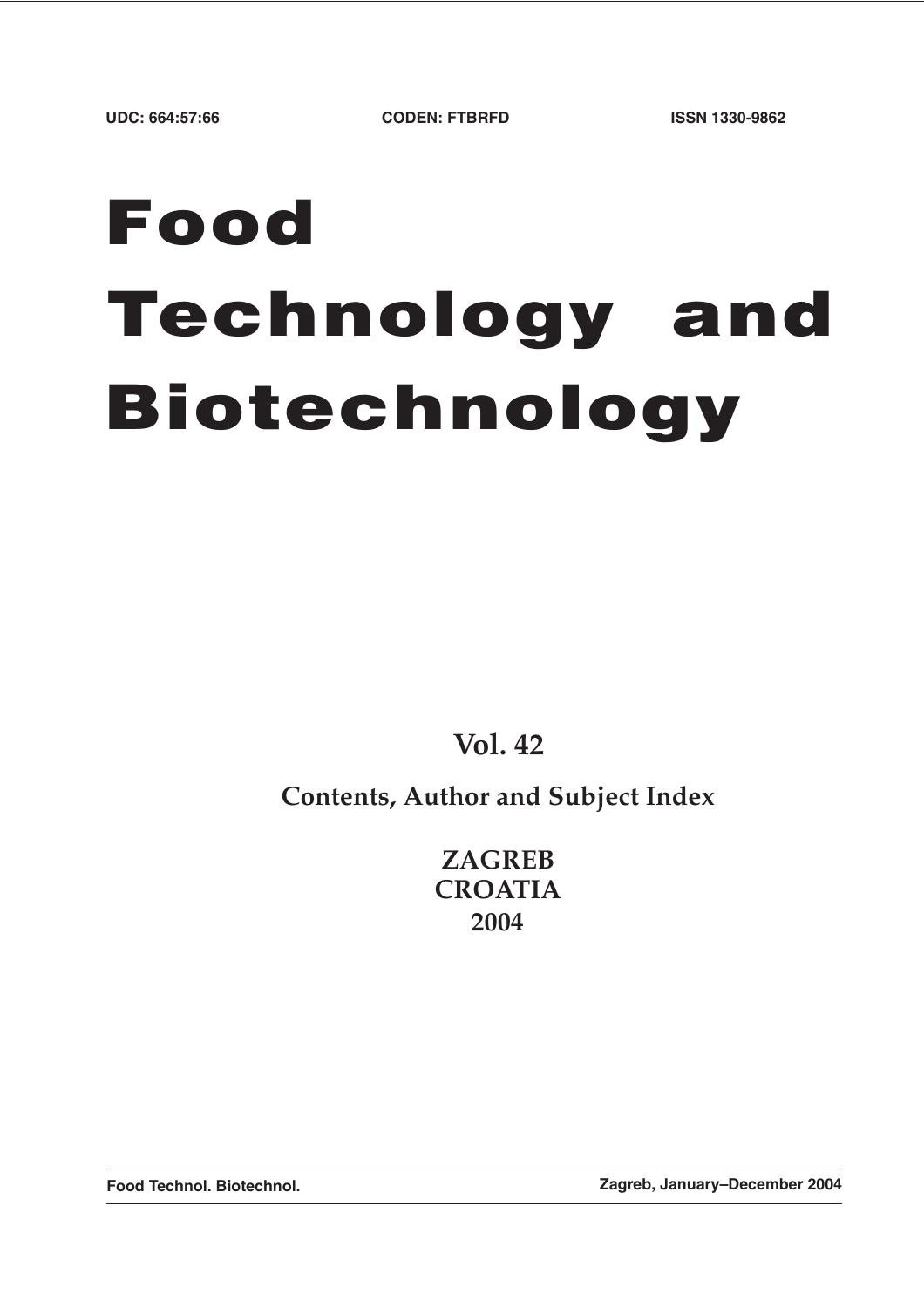## **CONTENTS**

#### **ORIGINAL SCIENTIFIC PAPERS**

| Simón J. Téllez-Luis, Juan J. González-Cabriales, José A. Ramírez and Manuel Vázquez<br>Production of Transglutaminase by Streptoverticillium ladakanum NRRL-3191 Grown on | 1   |
|----------------------------------------------------------------------------------------------------------------------------------------------------------------------------|-----|
| Fabiana Ribeiro Vianna, Carolina Schaper Bizzotto, Disney Ribeiro Dias, Afonso L. Oliveira                                                                                 |     |
| and Marialice Pinto Coelho Silvestre                                                                                                                                       | 5   |
| Iztok Klenar, Marin Berovič and Mojmir Wondra                                                                                                                              |     |
| Phenolic Compounds from the Fermentation of Cultivars Cabernet Sauvignon and Merlot                                                                                        |     |
|                                                                                                                                                                            | 11  |
| Simón J. Téllez-Luis, José A. Ramírez and Manuel Vázquez                                                                                                                   |     |
| Production of Transglutaminase by Streptoverticillium ladakanum NRRL-3191 Using Glycerol                                                                                   | 75  |
| Mohammed S. El-Katatny, Hesham M. El-Komy, Gehan M. Shaban, Ahmed M. A. Hetta and<br>Momein H. El-Katatny                                                                  |     |
| Effect of Benomyl on Chitinase and $\beta$ -1,3-Glucanase Production by Free and Alginate                                                                                  | 83  |
| Clemencia Chaves López, Emanuele Boselli, Andrea Piva, Maurice Ndaghijimana,<br>Antonello Paparella, Giovanna Suzzi and Dino Mastrocola                                    |     |
| Influence of Quinoxyfen Residues on Saccharomyces cerevisiae Fermentation of Grape Musts (2)                                                                               | 89  |
| Tvrtko Ahel, Ivan Mijatović, Marin Matošić and Marijan Ahel                                                                                                                |     |
| Nanofiltration of a Landfill Leachate Containing Pharmaceutical Intermediates from Vitamin C                                                                               |     |
|                                                                                                                                                                            | 99  |
| Marcin Skowronek and Jan Fiedurek                                                                                                                                          |     |
| Optimisation of Inulinase Production by Aspergillus niger Using Simplex and Classical Method (3)                                                                           | 141 |
| Basa Janakiram Naveena, Mohammad Altaf, Kalva Bhadrayya and Gopal Reddy<br>Production of L(+) Lactic Acid by Lactobacillus amylophilus GV6 in Semi-Solid State             |     |
|                                                                                                                                                                            | 147 |
| Mario Rodríguez-Monroy, José Luis Trejo-Espino, Antonio Jiménez-Aparicio,<br>Ma. de la Luz Morante, Ma. Luisa Villarreal and Gabriela Trejo-Tapia                          |     |
| Evaluation of Morphological Properties of Solanum chrysotrichum Cell Cultures in a Shake                                                                                   | 153 |
| Gintare Gulbiniene, Laima Kondratiene, Tautvile Jokantaite, Elena Serviene, Vytautas Melvydas<br>and Giedre Petkuniene                                                     |     |
|                                                                                                                                                                            | 159 |
| Margherita Paraggio                                                                                                                                                        |     |
| Biodiversity of a Natural Population of Saccharomyces cerevisiae and Hanseniaspora uvarum from                                                                             |     |
|                                                                                                                                                                            | 165 |
| Ayumi Abe, I-Nengah Sujaya, Teruo Sone, Kozo Asano and Yuji Oda                                                                                                            |     |
| Microflora and Selected Metabolites of Potato Pulp Fermented with an Indonesian Starter                                                                                    | 169 |
| Mojca Narat, Ajda Biček, Robert Vadnjal and Dušan Benčina                                                                                                                  |     |
| Production, Characterization and Use of Monoclonal Antibodies Recognizing IgY Epitopes                                                                                     | 175 |
| Snežana Stanković, Slobodan Jović and Jelena Živković                                                                                                                      |     |
|                                                                                                                                                                            | 183 |
| Arantza Gómez de Segura, Miguel Alcalde, Nieves López-Cortés, Francisco J. Plou<br>and Antonio Ballesteros                                                                 |     |
| Modulating the Synthesis of Dextran with the Acceptor Reaction Using Native                                                                                                |     |
|                                                                                                                                                                            | 337 |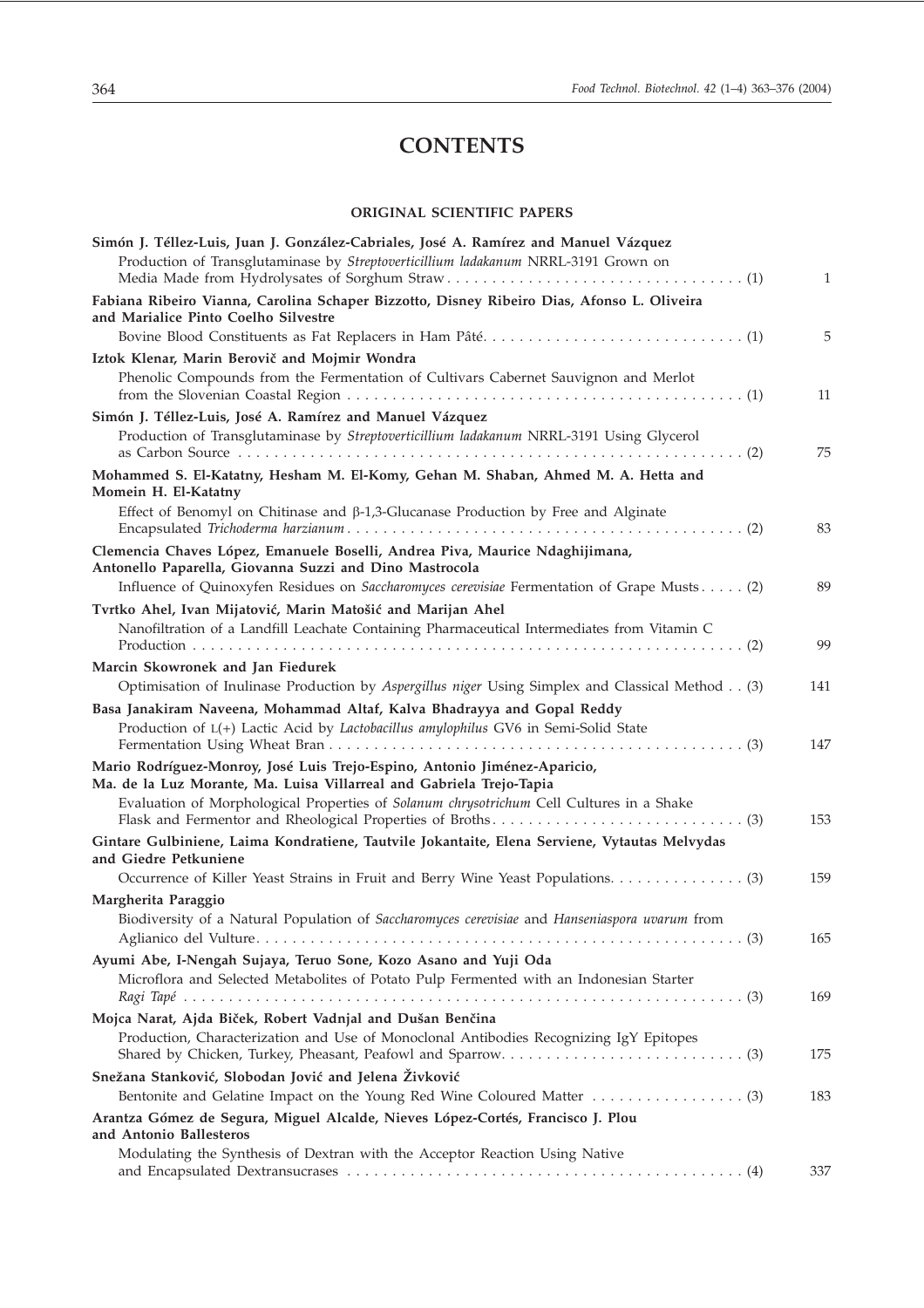| Andrés R. Alcántara, Pablo Domínguez de María, María Fernández, María José Hernaíz,<br>José María Sánchez-Montero and José Vincente Sinisterra                                       |     |
|--------------------------------------------------------------------------------------------------------------------------------------------------------------------------------------|-----|
| Resolution of Racemic Acids, Esters and Amines by Candida rugosa Lipase in Slightly                                                                                                  | 343 |
| Regina A. C. Gonçalves, André L. M. Porto, Lucimar Pinheiro, José R. Cagnon,<br>Gilson P. Manfio and Anita J. Marsaioli                                                              |     |
| Multibioreaction Methodology for Baeyer-Villiger Monooxygenase Monitoring 4)                                                                                                         | 355 |
| PRELIMINARY COMMUNICATIONS                                                                                                                                                           |     |
| Emine Alben and Osman Erkmen<br>Production of Citric Acid from a New Substrate, Undersized Semolina, by Aspergillus niger. (1)                                                       | 19  |
| Leonard Vuyani Mabinya, John Morgan Brand, Ndjoko Yei Osée Muyima and<br>Ganka Lubenova Pironcheva                                                                                   |     |
| Kinetic Properties of $\alpha$ -Galactosidase and the Localization of Total Proteins in <i>Erwinia</i>                                                                               | 23  |
| Sibel Fadiloğlu, Osman Erkmen and Gülten Şekeroğlu<br>Thermal and Carbon Dioxide Inactivation of Alkaline Phosphatase in Buffer and Milk (1)                                         | 27  |
| Hrvoje Lepeduš, Vera Cesar and Marijana Krsnik-Rasol                                                                                                                                 | 33  |
| Andrea Caridi, Antonio Cufari, Raffaele Lovino, Rosanna Palumbo and Idolo Tedesco                                                                                                    | 37  |
| Fabiano Cleber Bertoldi, Ernani S. Sant'Anna and Luiz H. Beirão                                                                                                                      |     |
| Reducing the Bitterness of Tuna (Euthynnus pelamis) Dark Meat with Lactobacillus casei subsp.                                                                                        | 41  |
| Zekai Tarakçı, Hayri Coşkun and Yusuf Tunçtürk<br>Some Properties of Fresh and Ripened Herby Cheese, a Traditional Variety Produced in Turkey . (1)                                  | 47  |
| Dimitris P. Makris and Panagiotis Kefalas                                                                                                                                            | 105 |
| Marica Rakin, Josip Baras and Maja Vukasinovic<br>The Influence of Brewer's Yeast Autolysate and Lactic Acid Bacteria on the Production of a                                         |     |
| Vesna Stehlik-Tomas, Vlatka Gulan Zetić, Damir Stanzer, Slobodan Grba and Nada Vahčić                                                                                                | 109 |
|                                                                                                                                                                                      | 115 |
| Višnja Šverko, Sandra Sobočanec, Tihomir Balog, Miroslav Colić and Tatjana Marotti<br>Natural Micronised Clinoptilolite and Clinoptilolite Mixtures with Urtica dioica L. Extract as | 189 |
| Paolo Torre, Danilo De Faveri, Patrizia Perego, Attilio Converti, Paolo Barghini,<br>Maurizio Ruzzi and Fabrícia P. Faria                                                            |     |
| Selection of Co-Substrate and Aeration Conditions for Vanillin Production                                                                                                            | 193 |
| <b>SCIENTIFIC NOTES</b>                                                                                                                                                              |     |
| Carla J. S. M. Silva, Fernanda Sousa, Georg Gübitz and Artur Cavaco-Paulo                                                                                                            |     |
|                                                                                                                                                                                      | 51  |

|                                                                                               | ЭĪ  |
|-----------------------------------------------------------------------------------------------|-----|
| Nada Kolb, Luciana Vallorani, Nada Milanović and Vilberto Stocchi                             |     |
| Evaluation of Marine Algae Wakame (Undaria pinnatifida) and Kombu (Laminaria digitata         | 57  |
| Osman Erkmen and Hüseyin Bozkurt                                                              |     |
| Quality Characteristics of Retailed Sucuk (Turkish Dry-Fermented Sausage) (1)                 | 63  |
| Isil Seyis and Nilufer Aksoz                                                                  |     |
|                                                                                               | 121 |
| Nuno Ratola, Joaquim Luís Faria and Arminda Alves                                             |     |
| Analysis and Quantification of trans-Resveratrol in Wines from Alentejo Region (Portugal) (2) | 125 |
|                                                                                               |     |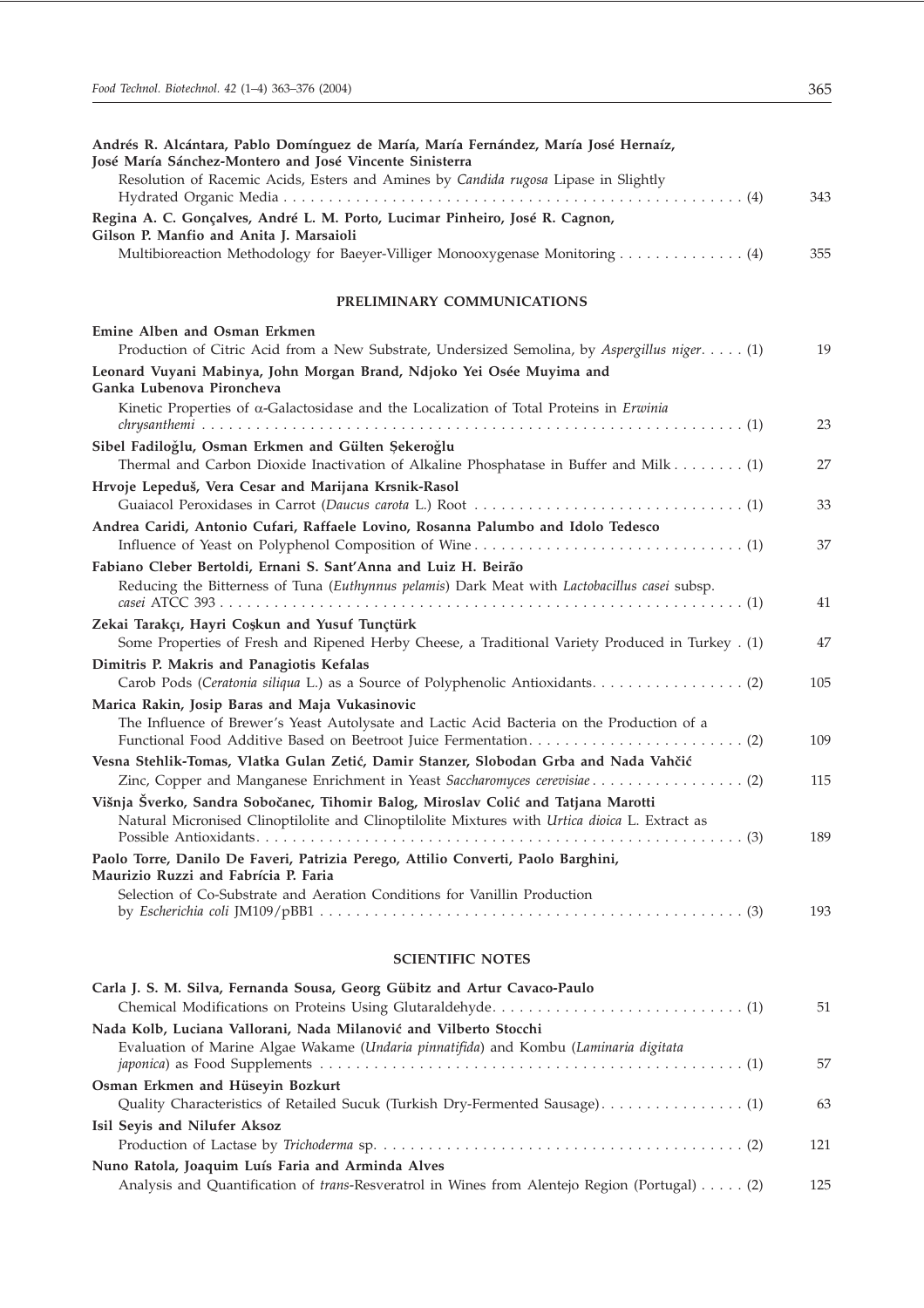| Yueming Jiang, Xinguo Su, Xuewu Duan, Wenbin Lin and Yuebiao Li                             |     |
|---------------------------------------------------------------------------------------------|-----|
| Anoxia Treatment for Delaying Skin Browning, Inhibiting Disease Development and             |     |
|                                                                                             | 131 |
| Huaqiang Dong, Yueming Jiang, Yuehua Wang, Ruang Liu and Haoning Guan                       |     |
|                                                                                             | 135 |
|                                                                                             |     |
| <b>REVIEWS</b>                                                                              |     |
| Milan Sak-Bosnar, Zorana Grabarić and Božidar S. Grabarić                                   |     |
|                                                                                             | 197 |
| Milan Sak-Bosnar, Zorana Grabarić and Božidar S. Grabarić                                   |     |
|                                                                                             | 207 |
| Srđan Novak, Vesna Zechner-Krpan and Vladimir Marić                                         |     |
| Regulation of Maltose Transport and Metabolism in Saccharomyces cerevisiae (3)              | 213 |
| Joseph Gomes and Walter Steiner                                                             |     |
|                                                                                             | 223 |
| Zhibin Liu, Roland Weis and Anton Glieder                                                   |     |
|                                                                                             | 237 |
| Marek Adamczak and Sajja Hari Krishna                                                       |     |
|                                                                                             | 251 |
| Jean-Louis Reymond                                                                          |     |
|                                                                                             | 265 |
| Sebastián Torres and Guillermo R. Castro                                                    |     |
|                                                                                             | 271 |
| Nadia Krieger, Tej Bhatnagar, Jacques C. Baratti, Alessandra M. Baron, Valéria M. de Lima   |     |
| and David Mitchell                                                                          |     |
|                                                                                             | 279 |
| Martin H. Fechter and Herfried Griengl                                                      |     |
|                                                                                             | 287 |
| J. Augusto R. Rodrigues, Paulo J. S. Moran, Gelson J. A. Conceição and Lucídio C. Fardelone |     |
| Recent Advances in the Bioacatalytic Asymmetric Reduction of Acetophenones and              |     |
|                                                                                             | 295 |
| Ramesh N. Patel                                                                             |     |
|                                                                                             | 305 |
| Mario Aguedo, Mai Huong Ly, Isabel Belo, José A. Teixeira, Jean-Marc Belin and Yves Waché   |     |
| The Use of Enzymes and Microorganisms for the Production of Aroma Compounds from Lipids (4) | 327 |
|                                                                                             |     |
| A DDENINIV                                                                                  |     |

#### **APPENDIX**

|                                                  | 71  |
|--------------------------------------------------|-----|
| In memoriam                                      |     |
|                                                  | -73 |
| Nadia Krieger, Walter Steiner and David Mitchell |     |
|                                                  | 219 |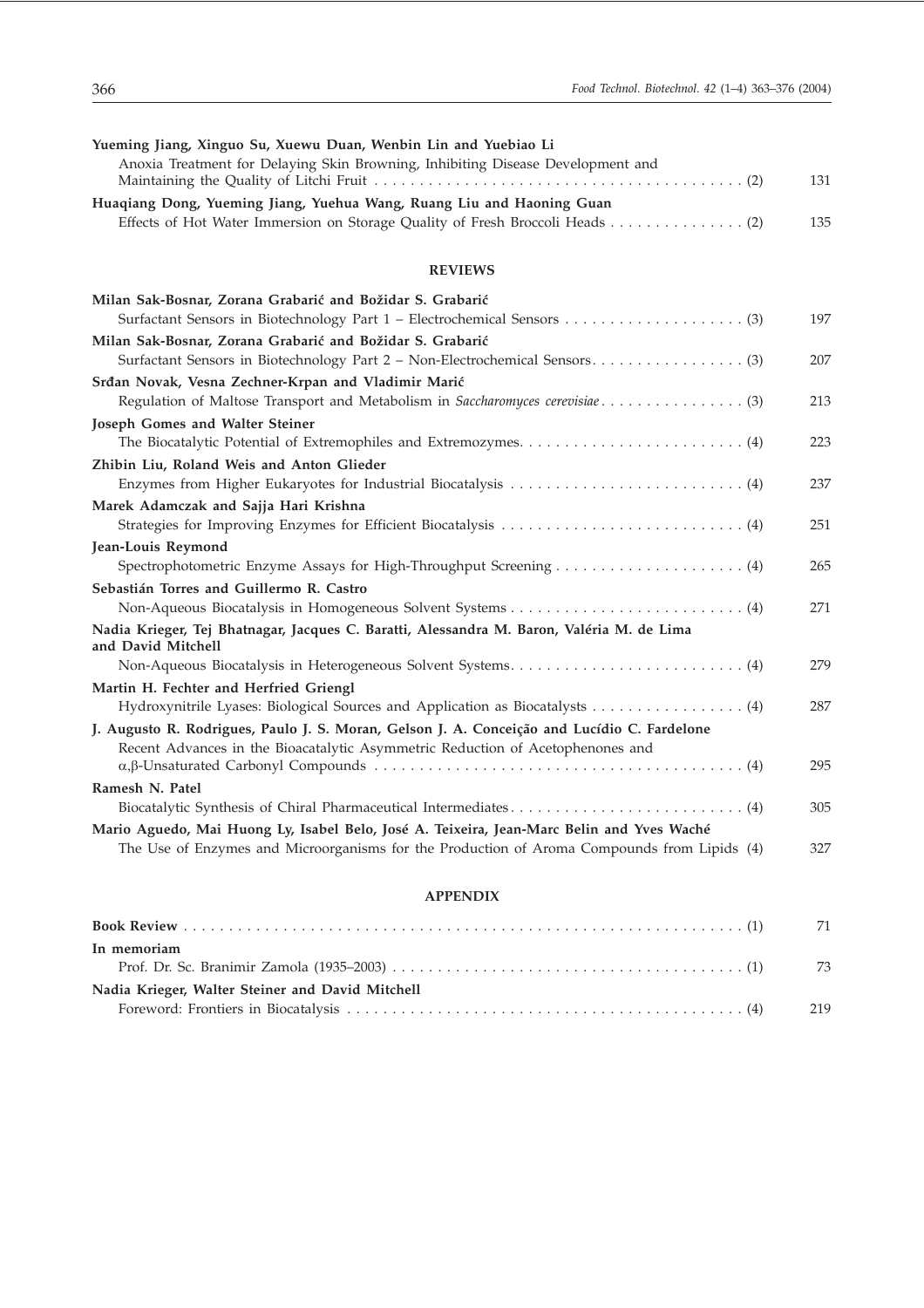## **AUTHOR INDEX**

| Abe, Ayumi.                                                               |                                                          |                                              |                                                     | (3)<br>169     |
|---------------------------------------------------------------------------|----------------------------------------------------------|----------------------------------------------|-----------------------------------------------------|----------------|
| Adamczak, Marek                                                           |                                                          |                                              |                                                     | 251<br>(4)     |
| Aguedo, Mario                                                             |                                                          |                                              |                                                     | 327<br>(4)     |
| Ahel, Marijan                                                             |                                                          |                                              | $\ddot{\phantom{0}}$                                | 99<br>(2)      |
| Ahel, Tvrtko.                                                             |                                                          |                                              | $\ddot{\phantom{0}}$                                | 99<br>(2)      |
| Aksoz, Nilufer.                                                           |                                                          |                                              | $\ddot{\phantom{0}}$                                | 121<br>(2)     |
| Alben, Emine                                                              |                                                          |                                              |                                                     | 19<br>(1)      |
| Alcalde, Miguel                                                           |                                                          |                                              | $\ddot{\phantom{0}}$                                | 337<br>(4)     |
| Alcántara, Andrés R.                                                      |                                                          |                                              | $\ddot{\phantom{0}}$                                | (4)<br>343     |
| Altaf, Mohammad                                                           |                                                          |                                              | $\ddot{\phantom{0}}$                                | 147<br>(3)     |
| Alves, Arminda                                                            |                                                          |                                              |                                                     | 125<br>(2)     |
| Asano, Kozo.                                                              |                                                          |                                              |                                                     | (3)<br>169     |
|                                                                           |                                                          |                                              |                                                     |                |
|                                                                           |                                                          |                                              |                                                     | 337            |
| Ballesteros, Antonio                                                      |                                                          |                                              |                                                     | (4)            |
| Balog, Tihomir. $\ldots$                                                  |                                                          |                                              | $\ddot{\phantom{0}}$                                | (3)<br>189     |
| Baras, Josip. $\ldots$ .                                                  |                                                          |                                              | $\ddot{\phantom{0}}$                                | 109<br>(2)     |
| Baratti, Jacques C.                                                       |                                                          |                                              | $\ddot{\phantom{0}}$                                | 279<br>(4)     |
| Barghini, Paolo                                                           |                                                          |                                              | $\ddot{\phantom{0}}$                                | 193<br>(3)     |
| Baron, Alessandra M.                                                      |                                                          |                                              | $\ddot{\phantom{0}}$                                | 279<br>(4)     |
| Beirão, Luiz H.                                                           |                                                          |                                              | $\ddot{\phantom{0}}$                                | (1)<br>41      |
| Belin, Jean-Marc                                                          | $\mathbb{Z}^{\times}$<br>$\mathcal{L}^{\text{max}}$      | $\mathcal{L}^{\pm}$                          | $\ddot{\phantom{0}}$<br>$\ddot{\phantom{0}}$        | 327<br>(4)     |
| Belo, Isabel $\ldots$ $\ldots$ $\ldots$ $\ldots$ $\ldots$                 |                                                          |                                              | $\ddot{\phantom{0}}$                                | 327<br>(4)     |
| Benčina, Dušan                                                            |                                                          |                                              | $\ddot{\phantom{0}}$                                | 175<br>(3)     |
| Berovič, Marin.                                                           |                                                          |                                              | $\ddot{\phantom{0}}$                                | 11<br>(1)      |
| Bhadrayya, Kalva                                                          |                                                          |                                              | $\ddot{\phantom{0}}$                                | 147<br>(3)     |
| Bhatnagar, Tej                                                            |                                                          | $\mathcal{L}^{\pm}$                          | $\mathcal{L}^{\mathcal{L}}$<br>$\ddot{\phantom{0}}$ | 279<br>(4)     |
| Biček, Ajda                                                               |                                                          |                                              | $\ddot{\phantom{0}}$                                | 175<br>(3)     |
| Boselli, Emanuele                                                         |                                                          |                                              |                                                     | 89<br>(2)      |
| Bozkurt, Hüseyin                                                          |                                                          |                                              |                                                     | 63<br>(1)      |
| Brand, John Morgan                                                        |                                                          |                                              |                                                     | 23<br>(1)      |
|                                                                           |                                                          |                                              |                                                     |                |
| Cagnon, José R.                                                           |                                                          |                                              |                                                     | 355<br>(4)     |
| Caridi, Andrea.                                                           |                                                          |                                              | $\ddot{\phantom{0}}$                                | 37<br>(1)      |
| Castro, Guillermo R.                                                      |                                                          |                                              | $\ddot{\phantom{0}}$                                | 271<br>(4)     |
| Cavaco-Paulo, Artur                                                       |                                                          |                                              | $\ddot{\phantom{0}}$                                | 51<br>(1)      |
| Cesar, Vera                                                               |                                                          |                                              | $\cdot$                                             | 33<br>(1)      |
| Chaves López, Clemencia                                                   |                                                          |                                              |                                                     | 89<br>(2)      |
| Cleber Bertoldi, Fabiano.                                                 |                                                          |                                              |                                                     | 41<br>(1)      |
| Colić, Miroslav.                                                          |                                                          |                                              | $\ddot{\phantom{0}}$                                | 189<br>(3)     |
|                                                                           |                                                          |                                              | $\ddot{\phantom{a}}$                                | 295            |
| Conceição, Gelson J. A.                                                   |                                                          |                                              |                                                     | (4)            |
| Converti, Attilio                                                         |                                                          |                                              |                                                     | 193<br>(3)     |
| Coşkun, Hayri                                                             |                                                          |                                              |                                                     | 47<br>(1)      |
| Cufari, Antonio.<br>$\sim 100$ km s $^{-1}$<br>$\sim$ $\sim$<br>$\sim$    | $\ddot{\phantom{a}}$<br>$\ddot{\phantom{0}}$             |                                              | $\sim$                                              | 37<br>(1)      |
|                                                                           |                                                          |                                              |                                                     |                |
| Domínguez de María, Pablo                                                 |                                                          | $\sim$<br>$\overline{\phantom{a}}$           | $\ddot{\phantom{a}}$<br>$\ddot{\phantom{0}}$        | 343<br>(4)     |
| Dong, Huaqiang $\ldots$ $\ldots$                                          | $\mathcal{L}^{\mathcal{L}}$<br>$\ddot{\phantom{0}}$      | $\mathcal{L}$<br>$\mathbf{r}$                | $\mathcal{L}^{\pm}$<br>$\ddot{\phantom{0}}$         | 135<br>(2)     |
| $\mathbb{R}^2$ . The same $\mathbb{R}^2$<br>Duan, Xuewu                   |                                                          |                                              | $\ddot{\phantom{a}}$                                | (2)<br>131     |
|                                                                           |                                                          |                                              |                                                     |                |
| El-Katatny, Mohammed S                                                    | $\sim$ $\sim$                                            | <b>Carl Control</b>                          | $\overline{\phantom{a}}$                            | 83<br>(2)      |
| El-Katatny, Momein H.                                                     |                                                          |                                              | $\ddot{\phantom{0}}$                                | 83<br>(2)      |
| El-Komy, Hesham M.                                                        |                                                          | $\sim$<br>$\ddot{\phantom{0}}$               | $\mathbb{Z}^{\mathbb{Z}}$<br>$\ddot{\phantom{0}}$   | 83<br>(2)      |
| Erkmen, Osman<br>$\sim 10^7$                                              | $\ddot{\phantom{0}}$                                     | $\ddot{\phantom{a}}$<br>$\ddot{\phantom{0}}$ | $\ddot{\phantom{0}}$<br>$\ddot{\phantom{0}}$        | $(1)$ 19,27,63 |
|                                                                           |                                                          |                                              |                                                     |                |
| Fadiloğlu, Sibel.<br>$\alpha$ , $\alpha$ , $\alpha$ , $\alpha$ , $\alpha$ | $\sim$ $\sim$                                            | $\sim$ $\sim$                                | $\cdot$                                             | 27<br>(1)      |
| Fardelone, Lucídio C                                                      | $\mathbb{Z}^{\mathbb{Z}^2}$<br>$\mathbf{L}^{\text{max}}$ | $\mathcal{L}^{\pm}$                          | i.<br>$\ddot{\phantom{0}}$                          | (4)<br>295     |
| Faria, Joaquim Luís.                                                      |                                                          |                                              |                                                     | (2)<br>125     |
| Faria, Fabrícia P.                                                        |                                                          | $\sim$ $\sim$                                | $\sim$                                              | (3)<br>193     |
| De Faveri, Danilo $\ldots$ , $\ldots$ , $\ldots$                          |                                                          |                                              | $\ddot{\phantom{0}}$                                | (3)<br>193     |
|                                                                           |                                                          |                                              |                                                     |                |

| Fechter, Martin H. (4)                                   |                      |                      |                      |                      |                      |                                                                                       |                               |                               |                      |     | 287           |
|----------------------------------------------------------|----------------------|----------------------|----------------------|----------------------|----------------------|---------------------------------------------------------------------------------------|-------------------------------|-------------------------------|----------------------|-----|---------------|
| Fernández, María                                         |                      |                      |                      |                      |                      |                                                                                       |                               |                               |                      | (4) | 343           |
|                                                          |                      |                      |                      |                      |                      |                                                                                       |                               |                               |                      |     |               |
| Fiedurek, Jan                                            |                      |                      |                      |                      |                      |                                                                                       |                               |                               |                      | (3) | 141           |
|                                                          |                      |                      |                      |                      |                      |                                                                                       |                               |                               |                      |     |               |
|                                                          |                      |                      |                      |                      |                      |                                                                                       |                               |                               |                      |     |               |
| Glieder, Anton.                                          |                      |                      |                      |                      |                      |                                                                                       |                               |                               |                      | (4) | 237           |
| Gomes, Joseph.                                           |                      |                      |                      |                      |                      |                                                                                       |                               |                               |                      | (4) | 223           |
| Gómez de Segura, Arantza                                 |                      |                      |                      |                      |                      |                                                                                       |                               |                               |                      | (4) | 337           |
|                                                          |                      |                      |                      |                      |                      |                                                                                       |                               |                               |                      |     |               |
| Gonçalves, Regina A. C.                                  |                      |                      |                      | $\mathcal{L}^{\pm}$  |                      | and a state                                                                           |                               |                               | $\ddot{\phantom{0}}$ | (4) | 355           |
| González-Cabriales, Juan J                               |                      |                      |                      |                      |                      | $\mathcal{L}^{\pm}$ , $\mathcal{L}^{\pm}$ , $\mathcal{L}^{\pm}$ , $\mathcal{L}^{\pm}$ |                               |                               | $\ddot{\phantom{0}}$ | (1) | $\mathbf{1}$  |
| Grabarić, Božidar S.                                     |                      |                      |                      |                      |                      | $\mathcal{L}^{\pm}$ , $\mathcal{L}^{\pm}$ , $\mathcal{L}^{\pm}$                       |                               | $\mathcal{L}^{\pm}$           | $\ddot{\phantom{0}}$ |     | $(3)$ 197,207 |
|                                                          |                      |                      |                      |                      |                      |                                                                                       |                               |                               |                      |     |               |
| Grabarić, Zorana                                         |                      |                      |                      |                      |                      | $\mathbf{1}=\mathbf{1}=\mathbf{1}=\mathbf{1}=\mathbf{1}$                              |                               |                               | $\ddot{\phantom{0}}$ |     | $(3)$ 197,207 |
| Grba, Slobodan                                           |                      |                      |                      |                      |                      | $\mathcal{L}^{\mathcal{L}}(\mathcal{L}^{\mathcal{L}})$                                |                               | $\mathcal{L}^{\text{max}}$    | $\ddot{\phantom{0}}$ | (2) | 115           |
| Griengl, Herfried.                                       |                      |                      |                      |                      |                      | $\mathbf{L}^{\text{max}}$                                                             |                               | $\mathcal{L}^{\text{max}}$    | $\ddot{\phantom{0}}$ | (4) | 287           |
| Guan, Haoning                                            |                      |                      |                      |                      |                      |                                                                                       |                               |                               |                      | (2) | 135           |
|                                                          |                      |                      |                      |                      |                      | $\mathcal{L}^{\text{max}}$                                                            |                               | $\mathcal{L}^{\text{max}}$    | $\ddot{\phantom{0}}$ |     |               |
| Gübitz, Georg                                            |                      |                      |                      |                      |                      |                                                                                       |                               |                               | $\ddot{\phantom{0}}$ | (1) | 51            |
| Gulan Zetić, Vlatka.                                     |                      |                      |                      |                      |                      |                                                                                       |                               |                               |                      | (2) | 115           |
| Gulbiniene, Gintare.                                     |                      |                      |                      |                      |                      |                                                                                       |                               |                               |                      | (3) | 159           |
|                                                          |                      |                      |                      |                      |                      |                                                                                       |                               |                               |                      |     |               |
|                                                          |                      |                      |                      |                      |                      |                                                                                       |                               |                               |                      |     |               |
|                                                          |                      |                      |                      |                      |                      |                                                                                       |                               |                               |                      |     | 343           |
| Hernaíz, María José                                      |                      |                      |                      |                      |                      |                                                                                       |                               |                               |                      | (4) |               |
| Hetta, Ahmed M. A.                                       |                      |                      |                      |                      |                      |                                                                                       |                               |                               |                      | (2) | 83            |
|                                                          |                      |                      |                      |                      |                      |                                                                                       |                               |                               |                      |     |               |
|                                                          |                      |                      |                      |                      |                      |                                                                                       |                               |                               |                      |     |               |
| Jiang, Yueming.                                          |                      |                      |                      |                      |                      |                                                                                       |                               |                               |                      |     | $(2)$ 131,135 |
| Jiménez-Aparicio, Antonio.                               |                      |                      |                      |                      |                      |                                                                                       |                               |                               |                      | (3) | 153           |
|                                                          |                      |                      |                      |                      |                      |                                                                                       |                               |                               |                      |     |               |
| Jokantaite, Tautvile                                     |                      |                      |                      |                      |                      |                                                                                       |                               |                               |                      | (3) | 159           |
| Jović, Slobodan                                          |                      |                      |                      |                      |                      |                                                                                       |                               |                               |                      | (3) | 183           |
|                                                          |                      |                      |                      |                      |                      |                                                                                       |                               |                               |                      |     |               |
|                                                          |                      |                      |                      |                      |                      |                                                                                       |                               |                               |                      |     |               |
| Kefalas, Panagiotis                                      |                      |                      |                      |                      |                      |                                                                                       |                               |                               |                      | (2) | 105           |
| Klenar, Iztok.                                           |                      |                      |                      |                      |                      | $\mathcal{L}^{\pm}$ .                                                                 | $\mathcal{L}^{\mathcal{L}}$   | $\mathcal{L}^{\pm}$           | $\ddot{\phantom{0}}$ | (1) | 11            |
|                                                          |                      |                      |                      |                      |                      |                                                                                       |                               |                               |                      |     | 57            |
| Kolb, Nada                                               |                      |                      |                      |                      |                      | and a state                                                                           |                               |                               | $\ddot{\phantom{0}}$ | (1) |               |
| Kondratiene, Laima.                                      |                      |                      |                      |                      |                      |                                                                                       |                               | $\mathcal{L}^{\text{max}}$    | $\ddot{\phantom{0}}$ | (3) | 159           |
| Krieger, Nadia                                           |                      |                      |                      |                      |                      |                                                                                       |                               |                               | $\cdot$              |     | $(4)$ 219,279 |
|                                                          |                      |                      |                      |                      |                      |                                                                                       |                               |                               |                      |     | 251           |
| Krishna, Sajja Hari                                      |                      |                      |                      |                      |                      |                                                                                       |                               |                               |                      | (4) |               |
| Krsnik-Rasol, Marijana                                   |                      |                      |                      |                      |                      |                                                                                       |                               |                               | $\cdot$              | (1) | 33            |
|                                                          |                      |                      |                      |                      |                      |                                                                                       |                               |                               |                      |     |               |
|                                                          |                      |                      |                      |                      |                      |                                                                                       |                               |                               |                      |     |               |
| Lepeduš, Hrvoje                                          |                      |                      |                      |                      |                      |                                                                                       |                               |                               |                      | (1) | 33            |
| Li, Yuebiao $\ldots$ $\ldots$ $\ldots$ $\ldots$ $\ldots$ |                      |                      |                      |                      |                      |                                                                                       |                               |                               | $\ddot{\phantom{0}}$ | (2) | 131           |
|                                                          |                      |                      |                      |                      |                      |                                                                                       |                               |                               |                      |     | 279           |
| de Lima, Valéria M.                                      |                      |                      |                      |                      |                      | $\mathbf{r} = \mathbf{r} - \mathbf{r} = \mathbf{r}$ .                                 |                               |                               | $\ddot{\phantom{a}}$ | (4) |               |
| Lin, Wenbin $\ldots$ $\ldots$ $\ldots$                   |                      |                      |                      |                      |                      | $\mathcal{L}^{\pm}$ , $\mathcal{L}^{\pm}$ , $\mathcal{L}^{\pm}$ , $\mathcal{L}^{\pm}$ |                               |                               |                      | (2) | 131           |
| Liu, Ruang                                               |                      |                      |                      |                      |                      |                                                                                       |                               |                               |                      | (2) | 135           |
|                                                          |                      |                      |                      |                      |                      |                                                                                       |                               |                               |                      | (4) | 237           |
| Liu, Zhibin                                              |                      |                      |                      |                      |                      |                                                                                       |                               |                               |                      |     |               |
| López-Cortés, Nieves                                     |                      |                      |                      |                      |                      |                                                                                       |                               |                               | $\ddot{\phantom{a}}$ | (4) | 337           |
| Lovino, Raffaele                                         |                      |                      |                      |                      |                      |                                                                                       |                               |                               | $\ddot{\phantom{a}}$ | (1) | 37            |
| Lubenova Pironcheva, Ganka                               |                      |                      |                      |                      |                      |                                                                                       |                               |                               | $\ddot{\phantom{a}}$ | (1) | 23            |
|                                                          |                      |                      |                      |                      |                      |                                                                                       |                               |                               |                      |     |               |
| Ly, Mai Huong $\ldots$ $\ldots$ $\ldots$ $\ldots$        |                      |                      |                      |                      |                      |                                                                                       |                               |                               | $\ddot{\phantom{0}}$ | (4) | 327           |
|                                                          |                      |                      |                      |                      |                      |                                                                                       |                               |                               |                      |     |               |
|                                                          |                      |                      |                      |                      |                      |                                                                                       |                               |                               |                      |     |               |
| Makris, Dimitris P.                                      |                      |                      |                      |                      |                      |                                                                                       |                               |                               |                      | (2) | 105           |
| Manfio, Gilson P. $\ldots$ $\ldots$ $\ldots$ $\ldots$    |                      |                      |                      |                      |                      |                                                                                       |                               |                               | $\ddot{\phantom{0}}$ | (4) | 355           |
| Marić, Vladimir                                          |                      |                      |                      |                      |                      | $\mathcal{L}^{\mathcal{A}}$ and $\mathcal{L}^{\mathcal{A}}$                           | $\mathcal{L}^{\text{max}}$    |                               |                      | (3) | 213           |
|                                                          |                      |                      |                      |                      |                      |                                                                                       |                               |                               | $\ddot{\phantom{0}}$ |     |               |
| Marotti, Tatjana                                         |                      |                      |                      |                      |                      | $\mathbf{L}$                                                                          | $\mathcal{L}^{\mathcal{L}}$ . |                               |                      | (3) | 189           |
| Marsaioli, Anita J.<br>$\mathcal{L}_{\bullet}$           | $\sim 100$           | $\ddot{\phantom{0}}$ | $\ddot{\phantom{a}}$ | $\ddot{\phantom{0}}$ | $\ddot{\phantom{0}}$ | $\ddot{\phantom{0}}$                                                                  | $\mathbf{r}$                  | $\ddot{\phantom{a}}$          | $\ddot{\phantom{0}}$ | (4) | 355           |
| Mastrocola, Dino                                         | $\sim$ $\sim$ $\sim$ |                      |                      | $\mathbf{L}$         | $\ddot{\phantom{a}}$ | $\sim$                                                                                | $\ddot{\phantom{a}}$          | $\sim$                        | $\ddot{\phantom{0}}$ | (2) | 89            |
|                                                          |                      |                      |                      |                      |                      |                                                                                       |                               |                               |                      |     |               |
| Matošić, Marin                                           | and a state          |                      |                      |                      |                      | $\mathbf{L}^{\text{max}}$                                                             | $\mathbf{L}^{\mathcal{A}}$    |                               | $\ddot{\phantom{0}}$ | (2) | 99            |
| Melvydas, Vytautas.                                      |                      |                      |                      |                      |                      | $\mathcal{L}^{\mathcal{L}}(\mathcal{L}^{\mathcal{L}})$                                |                               | $\mathcal{L}^{\mathcal{L}}$ . | $\ddot{\phantom{0}}$ | (3) | 159           |
| Mijatović, Ivan.                                         |                      |                      |                      |                      |                      |                                                                                       |                               |                               |                      | (2) | 99            |
|                                                          |                      |                      |                      |                      |                      |                                                                                       |                               |                               |                      |     |               |
| Milanović, Nada                                          |                      |                      |                      |                      |                      | $\mathcal{L}^{\text{max}}$                                                            |                               | $\mathcal{L}^{\text{out}}$    | $\ddot{\phantom{a}}$ | (1) | 57            |
| Mitchell, David                                          |                      |                      |                      |                      |                      |                                                                                       |                               |                               |                      |     | $(4)$ 219,279 |
| Moran, Paulo J. S.                                       |                      |                      |                      |                      |                      |                                                                                       |                               |                               |                      | (4) | 295           |
|                                                          |                      |                      |                      |                      |                      |                                                                                       |                               |                               |                      |     |               |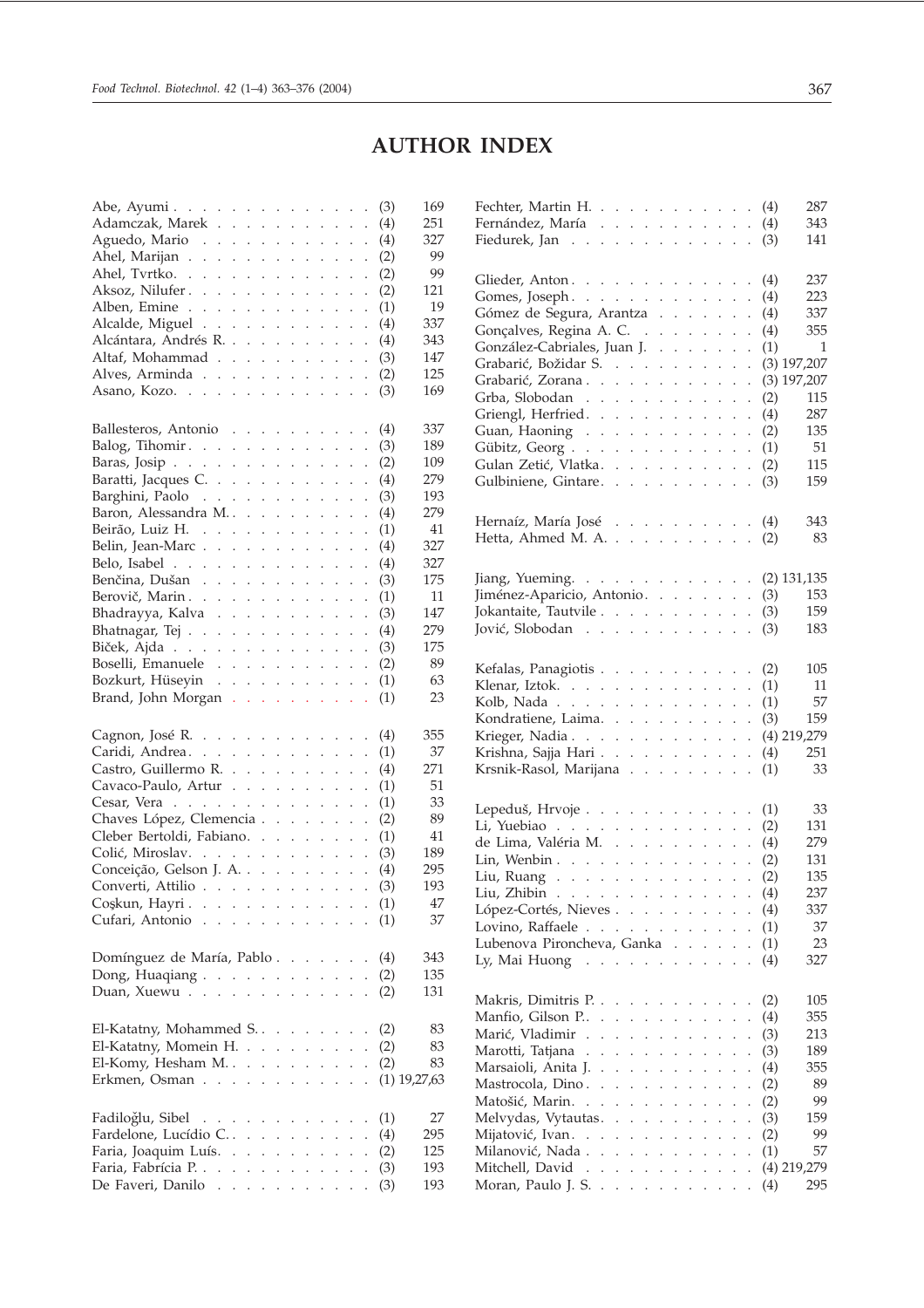| Morante, Ma. de la Luz (3)                                |  |  |                      |     | 153           |
|-----------------------------------------------------------|--|--|----------------------|-----|---------------|
| Muyima, Ndjoko Yei Osée.                                  |  |  |                      | (1) | 23            |
| Narat, Mojca $\ldots \ldots \ldots \ldots$                |  |  |                      | (3) | 175           |
| Naveena, Basa Janakiram                                   |  |  |                      | (3) | 147           |
| Ndaghijimana, Maurice                                     |  |  |                      | (2) | 89            |
| Novak, Srđan                                              |  |  |                      | (3) | 213           |
| Oda, Yuji                                                 |  |  |                      | (3) | 169           |
| Oliveira, Afonso L                                        |  |  |                      | (1) | 5             |
| Palumbo, Rosanna                                          |  |  |                      | (1) | 37            |
| Paparella, Antonello                                      |  |  |                      | (2) | 89            |
| Paraggio, Margherita                                      |  |  | $\ddot{\phantom{0}}$ | (3) | 165           |
| Patel, Ramesh N                                           |  |  | $\ddot{\phantom{0}}$ | (4) | 305           |
| Perego, Patrizia                                          |  |  | $\ddot{\phantom{0}}$ | (3) | 193           |
| Petkuniene, Giedre                                        |  |  |                      | (3) | 159           |
| Pinheiro, Lucimar                                         |  |  | l.                   | (4) | 355           |
| Pinto Coelho Silvestre, Marialice                         |  |  | $\ddot{\phantom{a}}$ | (1) | 5             |
| Piva, Andrea $\ldots$ $\ldots$ $\ldots$ $\ldots$ $\ldots$ |  |  |                      | (2) | 89            |
| Plou, Francisco J                                         |  |  | $\ddot{\phantom{0}}$ | (4) | 337           |
| Porto, André L. M.                                        |  |  |                      | (4) | 355           |
| Rakin, Marica                                             |  |  |                      | (2) | 109           |
| Ramírez, José A. (1,2)                                    |  |  |                      |     | 1,75          |
| Ratola, Nuno                                              |  |  | $\ddot{\phantom{0}}$ | (2) | 125           |
| Reddy, Gopal $\ldots$                                     |  |  | $\ddot{\phantom{0}}$ | (3) | 147           |
| Reymond, Jean-Louis                                       |  |  | $\ddot{\phantom{0}}$ | (4) | 265           |
| Ribeiro Dias, Disney                                      |  |  | $\ddot{\phantom{0}}$ | (1) | 5             |
| Ribeiro Vianna, Fabiana                                   |  |  |                      | (1) | 5             |
| Rodrigues, J. Augusto R.                                  |  |  |                      | (4) | 295           |
| Rodríguez-Monroy, Mario                                   |  |  |                      | (3) | 153           |
| Ruzzi, Maurizio                                           |  |  |                      | (3) | 193           |
| Sak-Bosnar, Milan                                         |  |  |                      |     | $(3)$ 197,207 |
| Sánchez-Montero, José María                               |  |  |                      | (4) | 343           |
| Sant'Anna, Ernani S.                                      |  |  | $\ddot{\phantom{a}}$ | (1) | 41            |
| Schaper Bizzotto, Carolina.                               |  |  |                      | (1) | 5             |
| Şekeroğlu, Gülten                                         |  |  |                      | (1) | 27            |
| Serviene, Elena                                           |  |  |                      | (3) | 159           |
| Seyis, Isil                                               |  |  |                      | (2) | 121           |
| Shaban, Gehan M.                                          |  |  |                      | (2) | 83            |
| Silva, Carla J. S. M                                      |  |  |                      | (1) | 51            |

| Sinisterra, José Vincente                                   |  |  |             |                      |                           |                      | (4) | 343           |
|-------------------------------------------------------------|--|--|-------------|----------------------|---------------------------|----------------------|-----|---------------|
| Skowronek, Marcin.                                          |  |  |             |                      |                           |                      | (3) | 141           |
| Sobočanec, Sandra                                           |  |  |             |                      |                           |                      | (3) | 189           |
| Sone, Teruo                                                 |  |  |             |                      | $\mathbf{r}$              | $\ddot{\phantom{a}}$ | (3) | 169           |
| Sousa, Fernanda                                             |  |  |             |                      | $\ddot{\phantom{0}}$      | $\ddot{\phantom{0}}$ | (1) | 51            |
| Stanković, Snežana                                          |  |  |             |                      |                           | $\ddot{\phantom{0}}$ | (3) | 183           |
| Stanzer, Damir.                                             |  |  |             |                      | $\mathcal{L}^{\pm}$       | $\ddot{\phantom{0}}$ | (2) | 115           |
| Stehlik-Tomas, Vesna                                        |  |  |             |                      | $\mathcal{L}^{\pm}$       | $\ddot{\phantom{0}}$ | (2) | 115           |
| Steiner, Walter                                             |  |  |             |                      | $\mathbb{Z}^{\mathbb{Z}}$ | $\ddot{\phantom{0}}$ |     | $(4)$ 219,223 |
| Stocchi, Vilberto                                           |  |  |             |                      |                           | $\ddot{\phantom{0}}$ | (1) | 57            |
| Su, Xinguo                                                  |  |  |             | $\ddot{\phantom{0}}$ |                           |                      | (2) | 131           |
| Sujaya, I-Nengah.                                           |  |  |             |                      | $\mathbf{r}$              |                      | (3) | 169           |
| Suzzi, Giovanna                                             |  |  |             |                      |                           |                      | (2) | 89            |
|                                                             |  |  |             |                      |                           |                      |     |               |
| Šverko, Višnja                                              |  |  |             |                      |                           |                      | (3) | 189           |
| Tarakçı, Zekai                                              |  |  |             |                      |                           |                      | (1) | 47            |
| Tedesco, Idolo                                              |  |  |             |                      |                           |                      | (1) | 37            |
| Teixeira, José A.                                           |  |  |             |                      |                           |                      | (4) | 327           |
| Téllez-Luis, Simón J. $(1,2)$                               |  |  |             |                      |                           |                      |     | 1,75          |
| Torre, Paolo                                                |  |  |             |                      |                           | $\ddot{\phantom{0}}$ | (3) | 193           |
| Torres, Sebastián                                           |  |  |             |                      |                           | $\ddot{\phantom{0}}$ | (4) | 271           |
| Trejo-Espino, José Luis                                     |  |  |             |                      |                           |                      | (3) | 153           |
| Trejo-Tapia, Gabriela                                       |  |  |             |                      | $\mathcal{L}^{\pm}$       | $\ddot{\phantom{a}}$ | (3) | 153           |
| Tunçtürk, Yusuf                                             |  |  |             |                      |                           |                      |     | 47            |
|                                                             |  |  |             |                      |                           | $\ddot{\phantom{0}}$ | (1) |               |
| Vadnjal, Robert                                             |  |  |             |                      |                           |                      | (3) | 175           |
| Vahčić, Nada                                                |  |  |             |                      |                           |                      | (2) | 115           |
| Vallorani, Luciana                                          |  |  |             |                      |                           |                      | (1) | 57            |
| Vázquez, Manuel $\cdots$ $\cdots$ $\cdots$ $\cdots$ $(1,2)$ |  |  |             |                      |                           |                      |     | 1,75          |
| Villarreal, Ma. Luisa $\ldots$ $\ldots$ $\ldots$ $\ldots$   |  |  |             |                      |                           |                      | (3) | 153           |
| Vukasinovic, Maja                                           |  |  |             |                      | $\mathcal{L}^{\pm}$       |                      | (2) | 109           |
| Vuyani Mabinya, Leonard                                     |  |  |             |                      |                           |                      | (1) | 23            |
|                                                             |  |  |             |                      |                           |                      |     |               |
| Waché, Yves.                                                |  |  |             |                      |                           | $\cdot$              | (4) | 327           |
| Wang, Yuehua                                                |  |  | and a state |                      | $\mathcal{L}^{\pm}$       |                      | (2) | 135           |
| Weis, Roland                                                |  |  |             |                      |                           |                      | (4) | 237           |
| Wondra, Mojmir                                              |  |  |             |                      |                           |                      | (1) | 11            |
|                                                             |  |  |             |                      |                           |                      |     |               |
| Zechner-Krpan, Vesna.                                       |  |  |             |                      |                           |                      | (3) | 213           |
| Živković, Jelena (3)                                        |  |  |             |                      |                           |                      |     | 183           |
|                                                             |  |  |             |                      |                           |                      |     |               |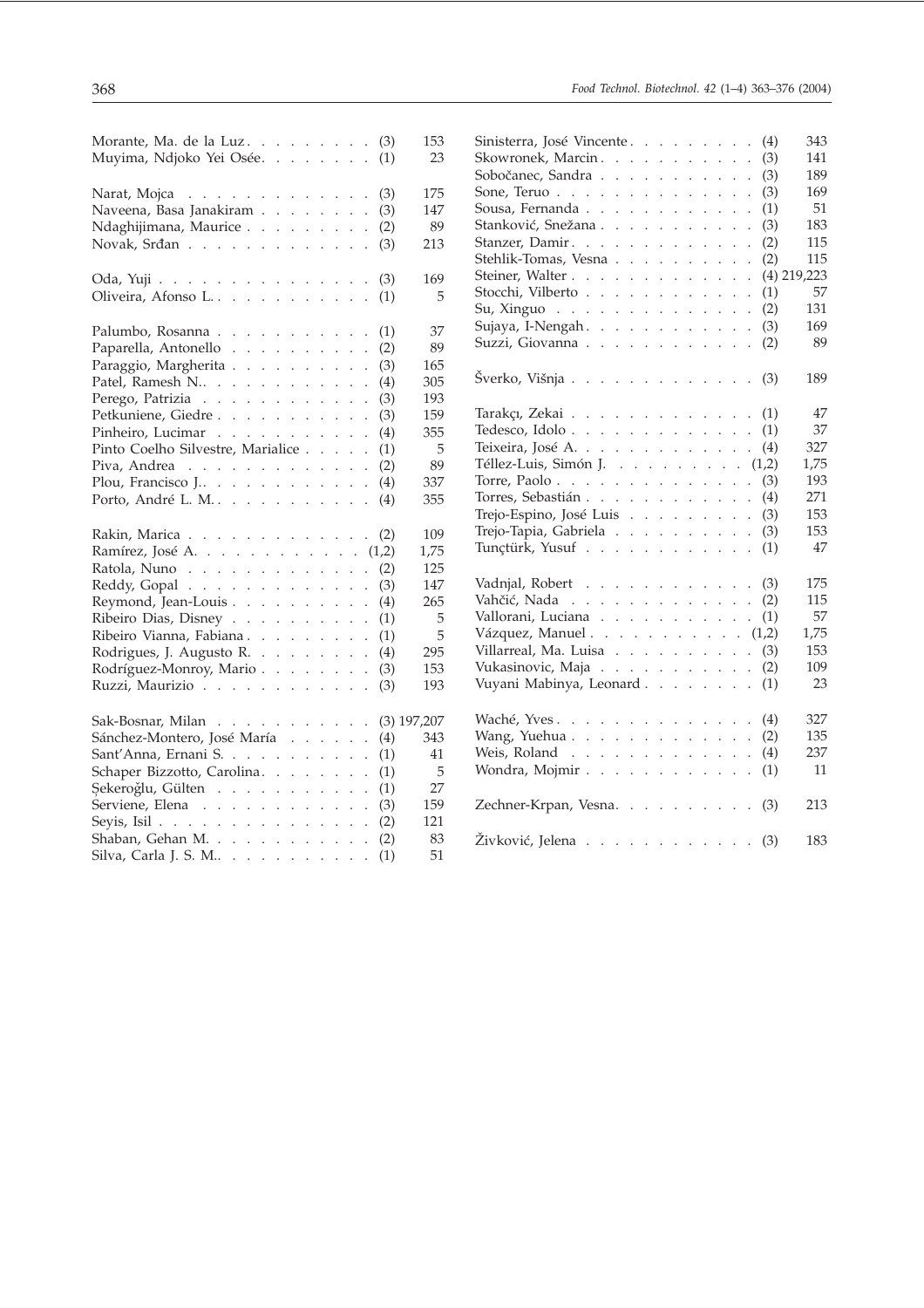## **SUBJECT INDEX**

#### **A**

--galactosidase from *Erwinia chrysanthemi*, 23 degradation of melibiose and raffinose, 23 kinetic properties of, 23 α,β-unsaturated carbonyl compounds biocatalytic asymmetric reduction of, 295 acetophenones biocatalytic asymmetric reduction of, 295 acidophiles the biocatalytic potential of, 223 biomass and enzyme production, 223 cloning and expression of their genes in mesophilic hosts, 223 adrenalin test for screening of enzyme activities, 265 aldehydes biocatalytic asymmetric reduction of, 295 algae as food supplements, 57 marine algae, Wakame and Kombu, 57 protein quality, 57 vitamin and mineral composition, 57 alkaline phosphatase inactivation by temperature and  $CO<sub>2</sub>$  treatment, 27 effect of raw milk on its stability during  $CO<sub>2</sub>$ treatment, 27 alkaliphiles the biocatalytic potential of, 223 biomass and enzyme production, 223 cloning and expression of their genes in mesophilic hosts, 223 alkene monooxygenase from *Trichosporum cutaneum*, 355 amperometric surfactant sensors in biotechnology, 197 amylolytic strain *Lactobacillus amylophilus* for lactic acid production on wheat bran, 147 *Amylomyces rouxii* in fermented potato pulp *ragi tapé*, 169 anoxia treatment of litchi fruit to extend its shelf life, 131 anthocyanins in Cabernet Sauvignon and Merlot, 11 non-anthocyanic flavonoids in red wine, 37 impact on the young red wine colour, 183 anticancer agents biocatalytic synthesis of chiral pharmaceutical intermediates, 305 antihypertensive agents biocatalytic synthesis of chiral pharmaceutical intermediates, 305 anti-infective drugs biocatalytic synthesis of chiral pharmaceutical intermediates, 305

antioxidant capacity of clinoptilolite mixture with *Urtica dioica* L. extract, 189 antioxidants polyphenolic, from wine, 11, 37, 89 polyphenolic, from carobs, 105 antiradical activity of polyphenols from carobs, 105 antiviral agents biocatalytic synthesis of chiral pharmaceutical intermediates, 305 aroma compounds during fermentation of grape must, 11, 37, 89 production of ionones from carotenoids by enzymatic, thermal or microbial degradation, 327 generation of green notes by lipoxygenase/hydroperoxide lyase pathway, 327 pathway of production through  $\beta$ -oxidation  $(y$ -decalactone), 327 *Aspergillus niger* production of citric acid, 19 undersized semolina as growth substrate, 19 inulinase production using simplex and classical method, 141 Baeyer-Villiger monooxygenase activity in, 355 *Aspergillus oryzae* Baeyer-Villiger monooxygenase activity in, 355 avian monoclonal antibodies recognizing its IgY epitopes, 175

#### **B**

-1,3-glucanase production by free and immobilised *Trichoderma harzianum*, 83 effect of benomyl on its production, 83  $\beta$ -oxidation ( $\gamma$ -decalactone) pathway of aroma compounds production, 327 Baeyer-Villiger monooxygenase activity monitoring by biocatalytic method and multibioreaction approach, 355 in *Geotrichum candidum*, 355 in *Aspergillus oryzae*, 355 in *Curvularia lunata*, 355 in *Aspergillus niger*, 355 in *Trichoderma* sp., 355 in *Cunninghamella echinulata*, 355 beetroot juice fermentation by lactic acid bacteria, 109 influence of brewer's yeast autolysate on, 109 as functional food additive, 109 benomyl effect on chitinase and  $\beta$ -1,3-glucanase production by *Trichoderma harzianum*, 83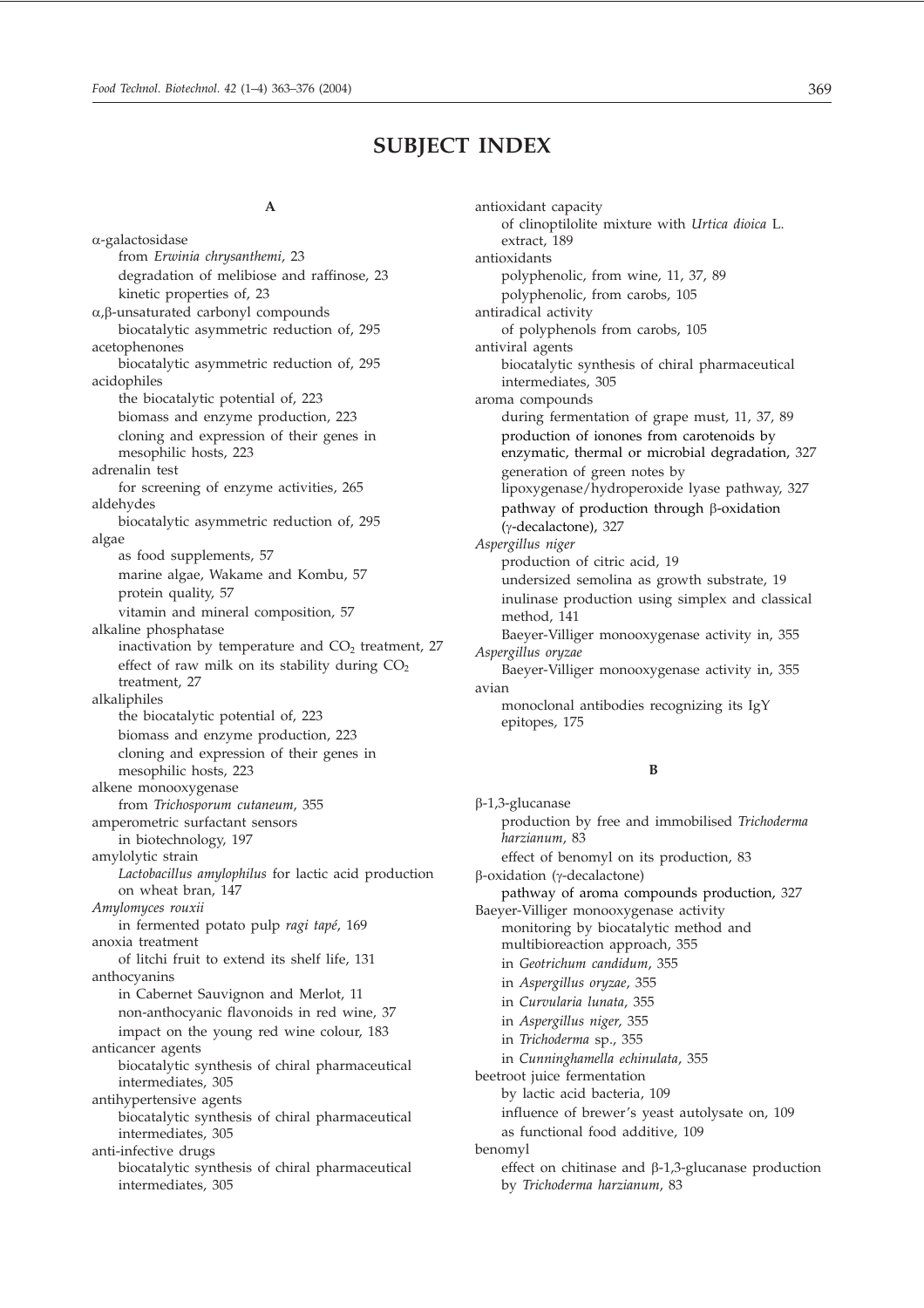impact on coloured matters of young red wines, 183 binding properties water holding capacity in ham pâté, 5 raw batter stability in ham pâté, 5 influence of bovine blood on, 5 biocatalysis synthesis of dextran by dextransucrases, 337 with lipases from *Candida rugosa*, 343 resolution of racemic mixtures, 343 organic synthesis in slightly hydrated organic solvents, 343 Baeyer-Villiger monooxygenase activity, 355 asymmetric reduction of acetophenones and α, β-unsaturated carbonyl compounds, 295 production of aroma compounds from lipids, 327 in homogeneous solvent systems, 271 with hydroxynitrile lyases, 287 of chiral pharmaceutical intermediates, 305 with extremophiles and extremozymes, 223 in non-conventional heterogeneous media, 279 strategies for improving enzymes for, 251 with enzymes from higher eukaryotes, 237 biocatalyst engineering protein engineering, 251 directed evolution, 251 medium engineering, 251 substrate engineering, 251 biocatalyst discovery and optimisation, 251 biocontrol effect of benomyl on enzyme production by *Trichoderma harzianum*, 83 biogenic amines in sucuk, 63 biosensors amperometric surfactant sensors that use living cells, 197 biotransformations synthesis of dextran by dextransucrases, 337 with lipases from *Candida rugosa*, 343 resolution of racemic mixtures, 343 Baeyer-Villiger monooxygenase activity, 355 asymmetric reduction of acetophenones and α, β-unsaturated carbonyl compounds, 295 aroma compounds production from lipids, 327 with hydroxynitrile lyases, 287 biological catalysts within a multiphase medium, 327 of synthetic chemicals with high chemo-, regioand enantioselectivities, 305 with extremophiles and extremozymes, 223 in non-aqueous media, 271, 279 strategies for improving enzymes for, 251 enzymes from higher eukaryotes for industrial biocatalysis, 237 bovine blood as a fat replacer in ham pâté, 5 influence on salt-soluble proteins in ham pâté, 5 influence on binding properties in ham pâté, 5 broccoli

effect of hot water immersion on its storage quality, 135

#### **C**

Ca-alginate encapsulation of *Trichoderma harzianum*, 83 encapsulation of dextransucrases, 337 Cabernet Sauvignon production of, 11 phenolic compounds in, 11 anthocyanins in, 11 tone and colour intensity, 11 *Candida rugosa* optimal productivity of extracellular lipases from, 343 carobs as a source of polyphenolic antioxidants, 105 carotenoids production of ionones from, by enzymatic, 327 thermal or microbial degradation, 327 carrot root guaiacol peroxidases in, 33 casein in growth media for transglutaminase production by *Streptoverticillium ladakanum*, 75 cheese fresh and ripened herby cheese (Otlu peynir), 47 chemoselectivities in biotransformations of synthetic chemicals, 305 chiral building blocks for fine chemicals and pharmaceutical industries, 295 chiral pharmaceutical intermediates biocatalytic synthesis of, 305 for antiviral agents, 305 for anti-infective drugs, 305 for anticancer agents, 305 for antihypertensive agents, 305 receptor agonists/antagonists, 305 enantioselective enzymatic de-protection, 305 chitinase production by free and immobilised *Trichoderma harzianum*, 83 effect of benomyl on its production, 83 citric acid production by *Aspergillus niger*, 19 undersized semolina as substrate for its production, 19 clinoptilolite natural, micronised, 189 in mixture with *Urtica dioica* L. extract, 189 its antioxidant capacity, 189 colour intensity in Cabernet Sauvignon and Merlot, 11 influence of wine yeasts on, 37 bentonite and gelatine impact on, in young red wine, 183 conductometric surfactant sensors in biotechnology, 197 copper yeast enriched with, 115

bentonite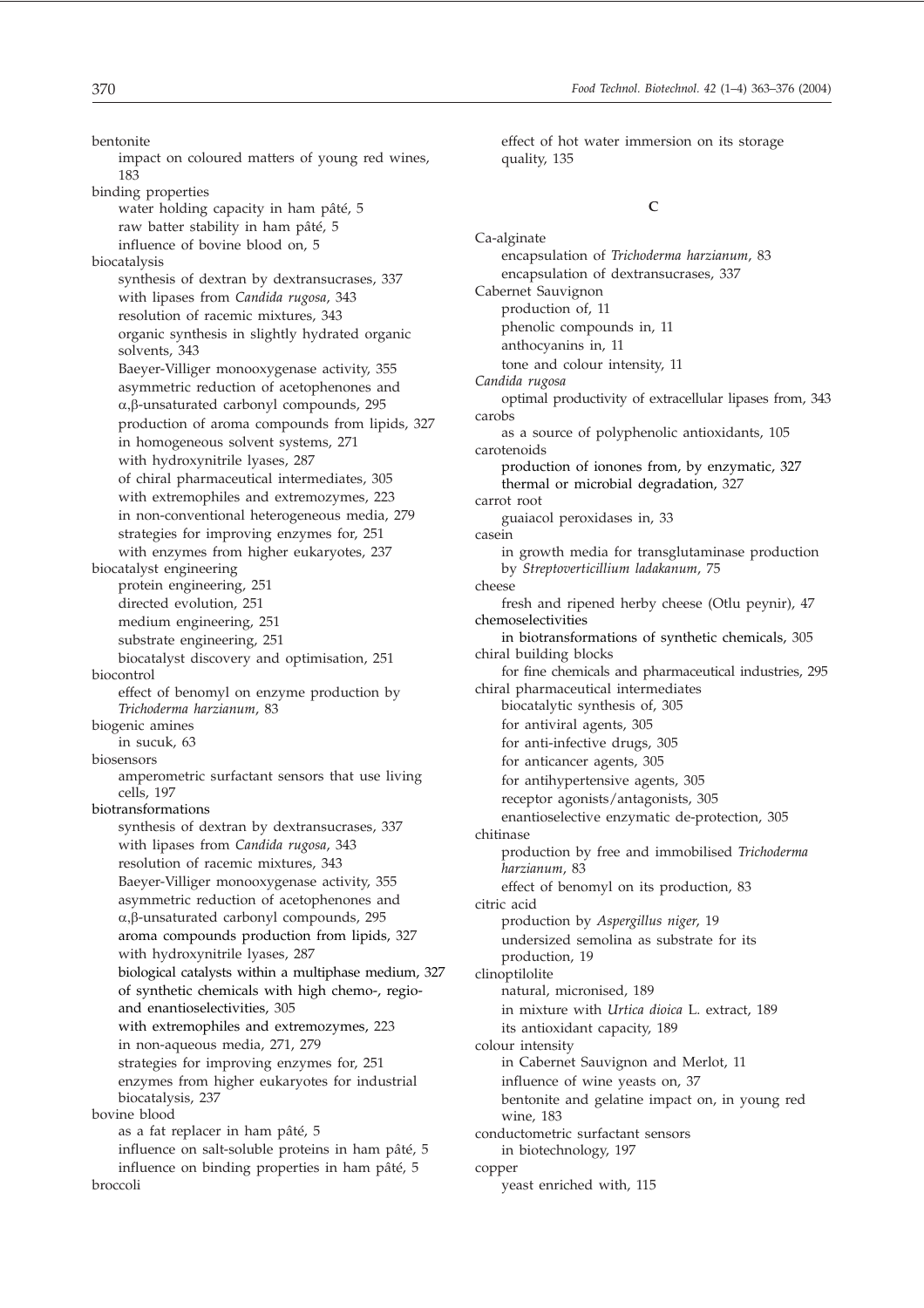copper-calcein assay for detecting amino acids, 265 crosslinking of enzyme esperase, albumin and casein with glutaraldehyde, 51 *Cunninghamella echinulata* Baeyer-Villiger monooxygenase activity in, 355 *Curvularia lunata* Baeyer-Villiger monooxygenase activity in, 355 cyanohydrin synthesis catalysed by hydroxynitrile lyases, 287 enantioselective reaction, 287

#### **D**

*Daucus carota* guaiacol peroxidases in, 33 dextran modulating the synthesis of, using native and encapsulated dextransucrases, 337 dextransucrases modulating the synthesis of dextran with, 337 encapsulation in alginate, 337 direct fermentation of wheat bran for lactic acid production by *Lactobacillus amylophilus*, 147 directed evolution in biocatalyst engineering, 251 dot immunobinding assay for detection of specific IgY antibodies, 175 dry-fermented sausages quality characteristics of sucuk, 63 biogenic amines in, 63 microbial composition, 63 dsRNAs responsibility for killer activity of wine yeasts, 159

#### **E**

electric surfactant sensors in biotechnology, 207 electrochemical surfactant sensors potentiometric, 197 ISFET sensors, 197 for flow injection analysis (FIA), 197 amperometric, 197 conductometric, 197 impedimetric, 197 enantioselective enzymatic de-protection in biocatalytic synthesis of chiral pharmaceutical intermediates, 305 enantioselectivities in biotransformations of synthetic chemicals, 305 encapsulation of *Trichoderma harzianum* in Ca-alginate, 83 of dextransucrases in Ca-alginate, 337 *Erwinia chrysanthemi* kinetic properties of  $\alpha$ -galactosidase from, 23 localization of total proteins in, 23 *Escherichia coli* production of vanillin from ferulic acid, 193

non-specific oxidase activity, 193 esperase crosslinking with glutaraldehyde, 51 extremophiles the biocatalytic potential of, 223 biomass and enzyme production, 223 cloning and expression of their genes in mesophilic hosts, 223 thermophiles, 223 psychrophiles, 223 alkaliphiles, 223 acidophiles, 223 halophiles, 223 piezophiles, 223 metallophiles, 223 xerophiles, 223 extremozymes the biocatalytic potential of, 223 cloning and expression of their genes in mesophilic hosts, 223 from thermophiles, 223 from psychrophiles, 223 from alkaliphiles, 223 from acidophiles, 223 from halophiles, 223 from piezophiles, 223 from metallophiles, 223 from xerophiles, 223

#### **F**

fat replacer bovine blood in ham pâté, 5 influence on salt-soluble proteins in ham pâté, 5 influence on binding properties in ham pâté, 5 fermentation of grape must, 11, 37, 89, 165 of cultivars Cabernet Sauvignon and Merlot, 11 production of citric acid by *Aspergillus niger*, 19 of tuna meat with *Lactobacillus casei* subsp. *casei*, 41 of beetroot juice, 109 of standard molasses substrate and enrichment of yeast with microelements, 115 of sucuk sausages, 63 of wheat bran for lactic acid production by *Lactobacillus amylophilus*, 147 of potato pulp with Indonesian *ragi tapé,* 169 ferulic acid for production of vanillin by *Escherichia coli*, 193 fining of young red wine by bentonite and gelatine, 183 flow injection analysis (FIA) surfactant sensors for, 197 fluorogenic assay for screening of enzyme activities, 265 food supplements marine algae Wakame and Kombu, 57 functional food additive beetroot juice fermented by lactic acid bacteria, 109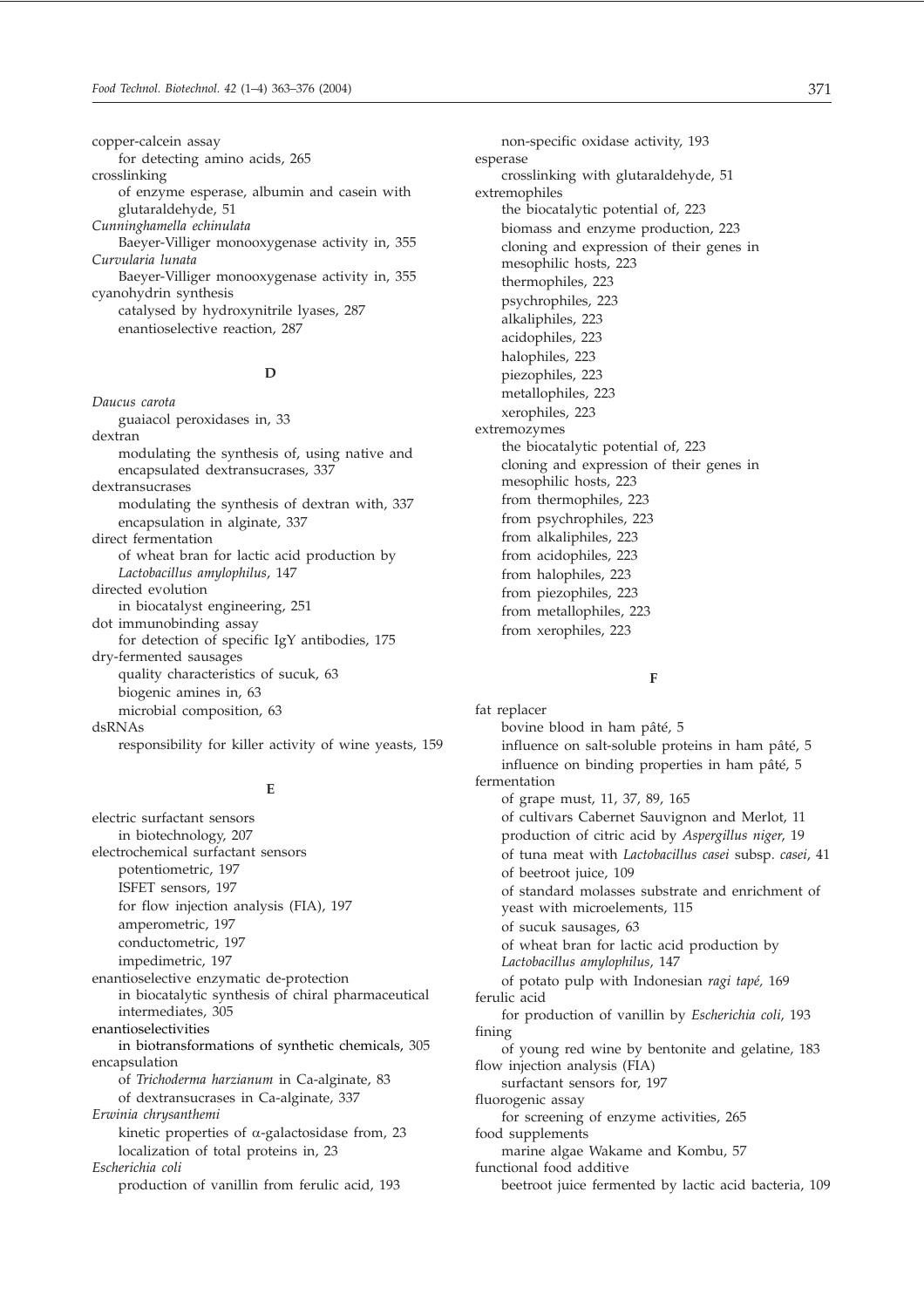fungicides

benomyl effect on enzyme production by *Trichoderma harzianum*, 83

#### **G**

gelatine impact on coloured matters of young red wines, 183 *Geotrichum candidum* Baeyer-Villiger monooxygenase activity in, 355 glucosyltransferases modulating the synthesis of dextran with, 337 encapsulation in alginate, 337 glutaraldehyde for crosslinking of enzyme esperase, albumin and casein, 51 glycerol in growth media for transglutaminase production by *Streptoverticillium ladakanum*, 75 green notes biotechnological production by lipoxygenase/hydroperoxide lyase pathway, 327 expression of plant hydroperoxide lyase-encoding genes in microorganisms, 327 guaiacol peroxidases from carrot root, 33 stress influence on its expression, 33

#### **H**

halophiles the biocatalytic potential of, 223 biomass and enzyme production, 223 cloning and expression of their genes in mesophilic hosts, 223 ham pâté bovine blood as fat replacer in, 5 salt-soluble proteins in, 5 binding properties in, 5 *Hanseniaspora uvarum* biodiversity of natural population in wine, 165 herby cheese fresh and ripened, 47 chemical and biochemical properties of, 47 heterogeneous solvent systems non-aqueous biocatalysis in, 279 reverse micelles in, 279 supercritical fluids, 279 ionic liquids, 279 higher eukaryotes enzymes from, for industrial biocatalysis, 237 homogeneous aqueous-organic mixtures enzyme stability and activity in, 271 solubility of enzymes in, 271 enzyme-solvent interactions, 271 hot water immersion of fresh broccoli heads, 135 hydroxynitrile lyases biological sources, 287

enantioselectivity of, 287 in cyanohydrin synthesis, 287 genetically modified, 287

#### **I**

IgY epitopes shared by *Phasianidae* birds, 175 recognition by monoclonal antibodies, 175 immobilisation Ca-alginate encapsulation of *Trichoderma harzianum*, 83 Ca-alginate encapsulation of dextransucrases, 337 impedimetric surfactant sensors in biotechnology, 197 inactivation of alkaline phosphatase by temperature and  $CO<sub>2</sub>$ treatment, 27 inactivation of maltose transport and metabolism in *Saccharomyces cerevisiae*, 213 induction of maltose transport and metabolism in *Saccharomyces cerevisiae*, 213 inulinase production by *Aspergillus niger* using simplex and classical method, 141 ionic liquids in heterogeneous solvent systems, 279 ionones production from carotenoids by enzymatic, thermal or microbial degradation, 327 generation by lipoxygenase action, 327 generation by the action of xanthine oxidase, 327 ISFET surfactant sensors in biotechnology, 197 isoenzymes produced by *Candida rugosa*, 343 used as biocatalysts, 343

#### **K**

ketones biocatalytic asymmetric reduction of, 295 killer activity of yeasts in fruit and berry wine, 159 dsRNAs responsibility for, 159 Kombu protein quality, 57 vitamin and mineral composition, 57

#### **L**

L(+) lactic acid production by *Lactobacillus amylophilus*, 147 production in wheat bran, 147 direct fermentation, 147 lactase production by *Trichoderma* sp., 121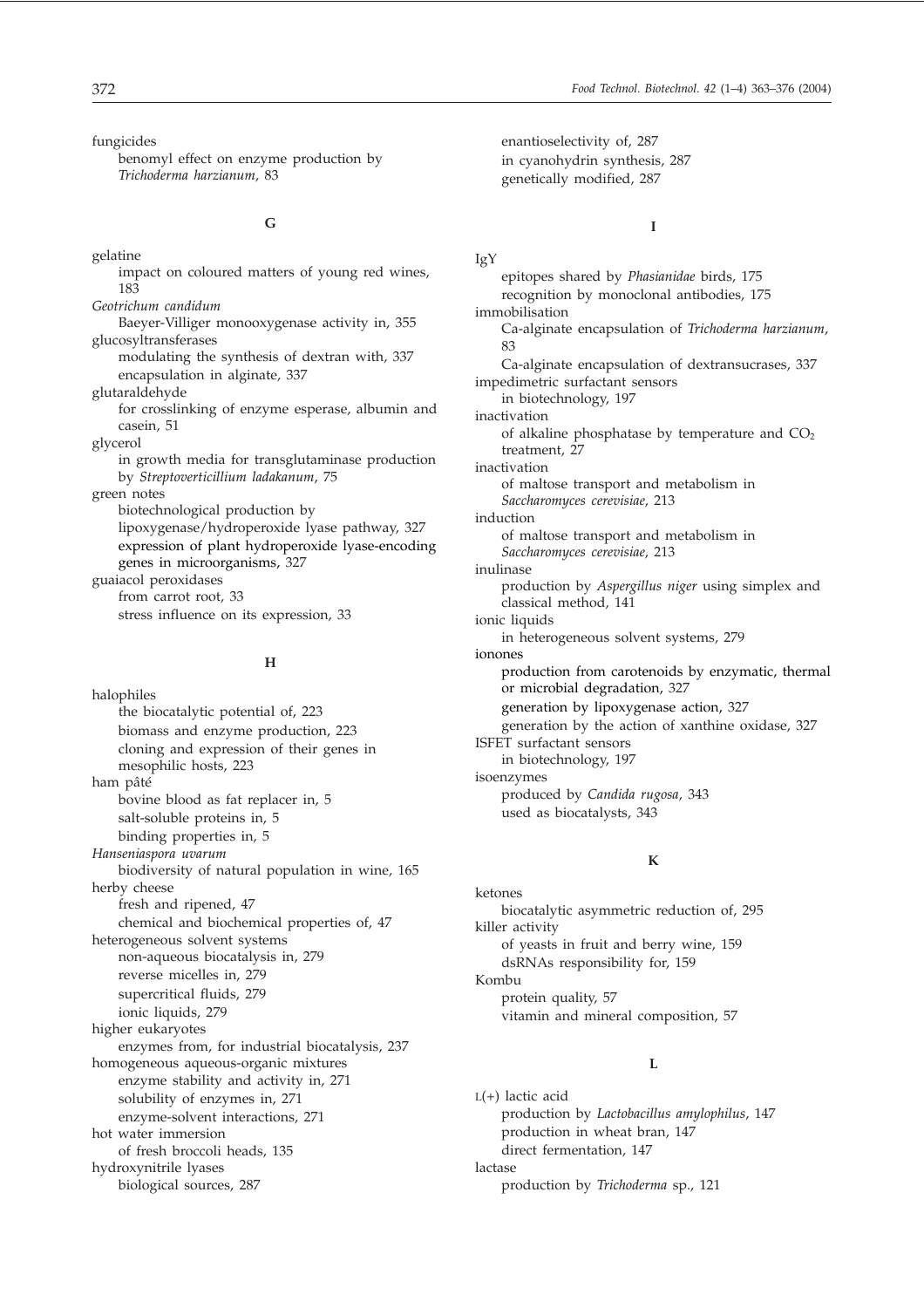pH and temperature stability, 121 lactic acid bacteria in fermentation of dark tuna meat, 41 in sucuk, Turkish dry-fermented sausages, 63 influence on beetroot juice fermentation, 109 production of L(+) lactic acid, 147 *Lactobacillus acidophilus* in beetroot juice fermentation, 109 *Lactobacillus amylophilus* GV6 production of L(+) lactic acid, 147 semi-solid state fermentation using wheat bran, 147 *Lactobacillus casei* subsp. *casei* in fermentation of dark tuna meat, 41 *Lactobacillus plantarum* in beetroot juice fermentation, 109 landfill leachate organic composition of, 99 nanofiltration for the purification of, 99 *Leuconostoc mesenteroides* dextransucrases from, 337 lipase from *Candida rugosa*, 343 resolution of racemic acids, esters and amines by, 343 purification, 343 lipid degradation bioreactors mass transfer within multiphase systems, 327 lipids for aroma compounds production, 327 biological catalysts within a multiphase medium, 327 *Litchi chinensis* anoxia treatment of, for shelf life extension, 131

#### **M**

maltose transport and metabolism in *Saccharomyces cerevisiae*, 213 regulation mechanisms in *Saccharomyces cerevisiae*, 213 manganese yeast enriched with, 115 medium engineering for improving enzymes for efficient biocatalysis, 251 melibiose as substrate for α-galactosidase from *Erwinia chrysanthemi*, 23 membrane technology in leachate treatment procedures, 99 Merlot wine production of, 11 phenolic compounds in, 11 anthocyanins in, 11 tone and colour intensity, 11 metabolism of maltose and its effect on gene expression in *Saccharomyces cerevisiae*, 213 metal uptake with *Saccharomyces cerevisiae*, 115 metalophiles the biocatalytic potential of, 223

biomass and enzyme production, 223 cloning and expression of their genes in mesophilic hosts, 223 method validation for analysis and quantification *trans*-resveratol, using HPLC, 125 milk alkaline phosphatase stability in, 27 monoclonal antibodies useful in diagnostic and avian and mammalian infections, 175 production, characterization and use, 175 recognized IgY epitopes shared by chicken, turkey, pheasant, peafowl and sparrow, 175 multibioreaction methodology in monitoring of Baeyer-Villiger monooxygenase activity, 355

#### **N**

nanofiltration of landfill leachate containing pharmaceutical intermediates, 99 non-conventional heterogeneous media non-aqueous biocatalysis in, 279 reverse micelles in, 279 supercritical fluids, 279 ionic liquids, 279 non-electrochemical surfactant sensors optochemical, 207 electric, 207 piezoelectric, 207

#### **O**

optochemical surfactant sensors in biotechnology, 207 organic matter in landfill leachate purified by nanofiltration, 99 organic solvents in non-aqueous biocatalysis in homogenous solvent systems, 271 enzyme stability and activity in, 271 solubility of enzymes in, 271 enzyme-solvent interactions, 271 in non-aqueous biocatalysis in non-conventional heterogeneous media, 279 Otlu peynir fresh and ripened herby cheese, 47 chemical and biochemical properties of, 47 oxidoreductase from yeast, 295 reduction of acetophenones and  $\alpha$ , $\beta$ -unsaturated carbonyl compounds, 295 oxynitrilase biological sources, 287 enantioselectivity of, 287 in cyanohydrin synthesis, 287 genetically modified, 287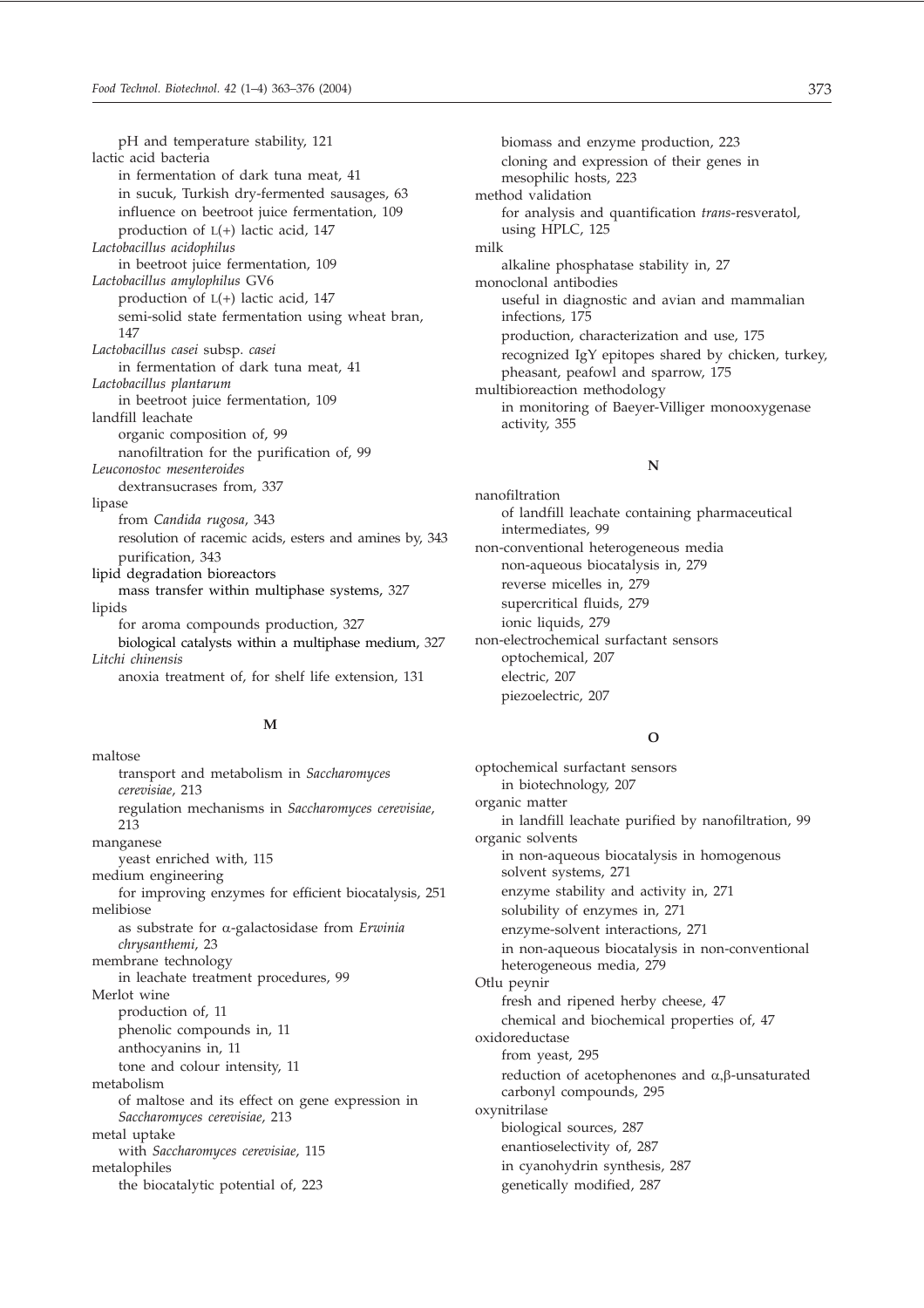#### **P**

PCR-denaturing gradient gel electrophoresis for identification of microflora from fermented potato pulp, 169 pesticide residues influence on *S. cerevisiae* fermentation of grape must, 89 pharmaceutical chemicals in landfill leachate purified by nanofiltration, 99 *Phasianidae* birds monoclonal antibodies recognizing its IgY epitopes, 175 phenols in Cabernet Sauvignon and Merlot, 11 influence of yeasts on polyphenol composition of wine, 37, 89 piezoelectric surfactant sensors in biotechnology, 207 piezophiles the biocatalytic potential of, 223 biomass and enzyme production, 223 cloning and expression of their genes in mesophilic hosts, 223 plant cell morphology of *Solanum chrysotrichum*, 153 polyphenols composition in wine, 11, 37, 89 from carobs, 105 as antioxidants, 105 its antiradical and reducing properties, 105 potato pulp fermented with Indonesian starter *ragi tapé,* 169 potentiometric surfactant sensors in biotechnology, 197 prebiotics synthesis of metyl polyglucosides with dextransucrases, 337 protein engineering for improving enzymes for efficient biocatalysis, 251 rational design, 251 proteins salt-soluble proteins in ham pâté, 5 chemical modifications on, using glutaraldehyde, 51 quality of marine algae Wakame and Kombu, 57 psychrophiles the biocatalytic potential of, 223 biomass and enzyme production, 223 cloning and expression of their genes in mesophilic hosts, 223

#### **Q**

quinoxyfen influence on *S. cerevisiae* fermentation of grape must, 89

#### **R**

raffinose as substrate for α-galactosidase from *Erwinia chrysanthemi*, 23 *ragi tapé* microflora and selected metabolites of, 169 rapid fluorescence methodology in monitoring of Baeyer-Villiger monooxygenase activity, 355 rational design for improving enzymes for efficient biocatalysis, 251 receptor agonists/antagonists in biocatalytic synthesis of chiral pharmaceutical intermediates, 305 reducing power of polyphenols from carobs, 105 regioselectivities in biotransformations of synthetic chemicals, 305 regulation mechanisms of maltose transport and metabolism in *Saccharomyces cerevisiae*, 213 induction, 213 glucose repression, 213 glucose inactivation, 213 repression of maltose transport and metabolism in *Saccharomyces cerevisiae*, 213 resolution of racemics by *Candida rugosa* lipase in slightly hydrated organic solvents, 343 response surface method for optimisation of lactic acid production by *Lactobacillus amylophilus*, 147 resting cells of *Escherichia coli*, in vanillin production from ferulic acid, 193 reverse micelles in heterogeneous solvent systems, 279 rheological properties of growth media of *Solanum chrysotrichum*, 153 *Rhizopus*-like fungi in fermented potato pulp *ragi tapé*, 169

#### **S**

*Saccharomyces cerevisiae* for winemaking of must from grapes, 37, 89 influence of quinoxyfen residues on grape fermentation by, 89 enrichment with zinc, copper and manganese, 115 killer yeasts in fruit and berry wine, 159 dsRNA extraction, 159 killer toxins production, 159 biodiversity of natural population in wine, 165 regulation of maltose transport and metabolism in, 213 salt-soluble proteins content in ham pâté, 5 influence of bovine blood on, 5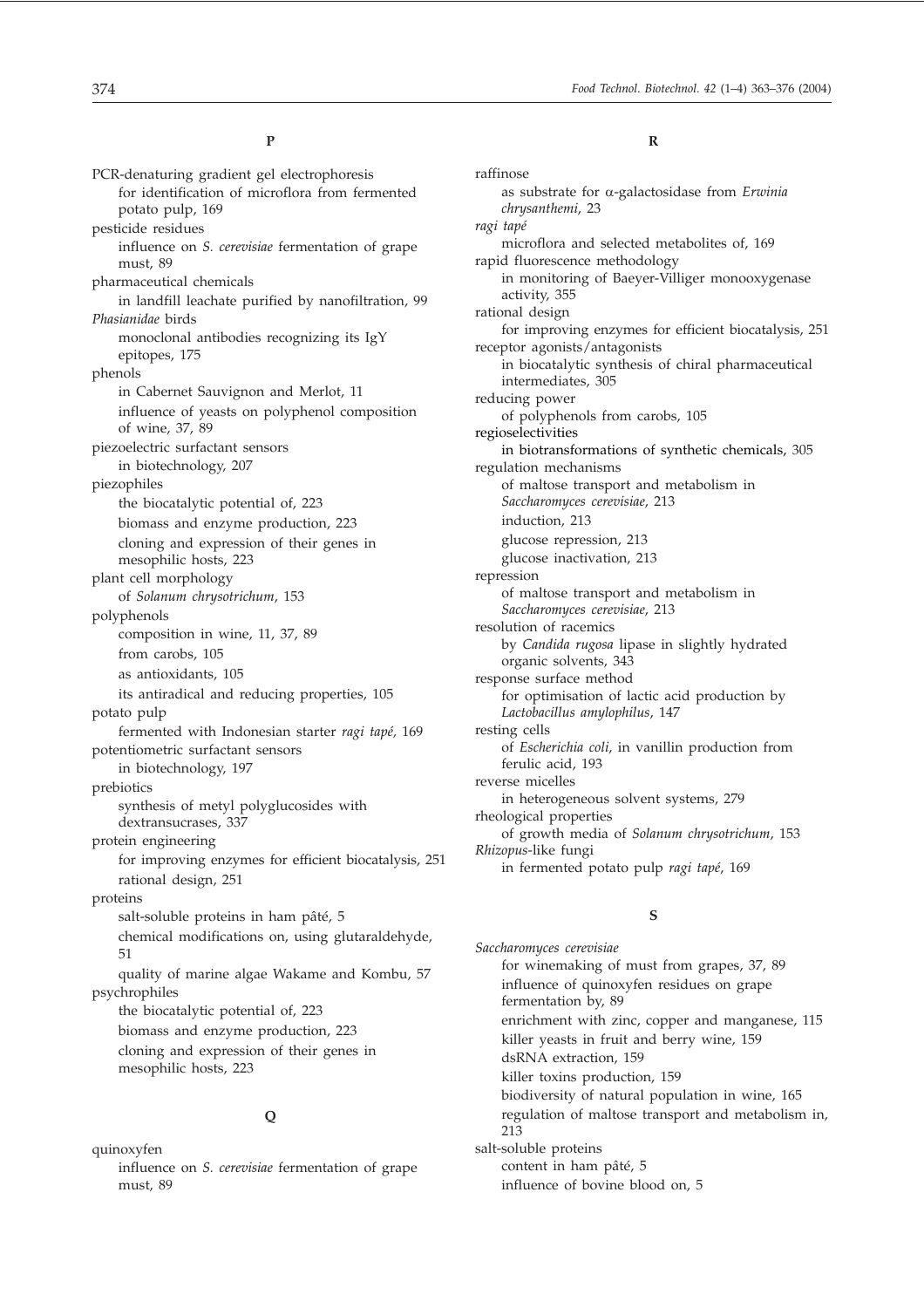SDS-PAGE of the samples of casein, esperase and albumin aggregates, 51 and immunoblot assay in recognition of specific IgY antibodies, 175 semolina (undersized) as growth substrate for *Aspergillus niger*, 19 for production of citric acid, 19 simplex optimisation of inulinase production by *Aspergillus niger*, 141 size-exclusion chromatography of the samples of casein, esperase and albumin aggregates, 51 *Solanum chrysotrichum* morphological properties, 153 rheological properties of its growth media, 153 comparison of growth in stirred tank bioreactor and in shake flask, 153 solid phase microextraction – capillary gas chromatography (SPME-GC) analysis of volatile compounds in grape must, 89 sorghum straw hydrolysates media for growth of *Streptoverticillium ladakanum*, 1 for production of transglutaminase, 1 spectrophotometric enzyme assays for high-throughput screening, 265 storage treatment of litchi fruit with anoxia, to extend its shelf life, 131 of fresh broccoli heads with hot water immersion, 135 *Streptoverticillium ladakanum* production of transglutaminase, 1 growth on hydrolysates of sorghum straw, 1 production of transglutaminase by, 75 optimisation of growth media, 75 substrate engineering for improving enzymes for efficient biocatalysis, 251 sucuk quality characteristics of, 63 biogenic amines in, 63 microbial composition, 63 supercritical fluids in heterogeneous solvent systems, 279 surfactant sensors in biotechnology, 197, 207 electrochemical, 197 non-electrochemical, 207 surfactants application in modern biotechnology, 197, 207 synthetic chemicals biotransformations of, with high chemo-, regioand enantioselectivities, 305

#### **T**

thermal stability of alkaline phosphatase in buffer and milk, 27 thermophiles the biocatalytic potential of, 223 biomass and enzyme production, 223

cloning and expression of their genes in mesophilic hosts, 223 thin-layer chromatography (TLC) based screening of enzyme activities, 265 transglutaminase production by *Streptoverticillium ladakanum* NRRL-3191, 1, 75 transport of maltose in *Saccharomyces cerevisiae*, 213 *trans*-resveratol in wines, 125 analysis and quantification of, by HPLC, 125 *Trichoderma harzianum* Ca-alginate encapsulation of, 83 effect of benomyl on chitinase and  $\beta$ -1,3-glucanase production, 83 *Trichoderma* sp. lactase production by, 121 Baeyer-Villiger monooxygenase activity in, 355 *Trichosporum cutaneum* alkene monooxygenase in, 355 tuna meat fermented with *Lactobacillus casei* subsp. *casei*, 41

#### **U**

urea-PAGE of fresh and ripened herby cheese, 47 *Urtica dioica* L. extract with clinoptilolite as possible antioxidants, 189

#### **V**

vanilic acid production by *Escherichia coli*, from ferulic acid, 193 vanillin production by *Escherichia coli* from ferulic acid, 193 oxidation to vanilic acid, 193

#### **W**

Wakame protein quality, 57 vitamin and mineral composition, 57 wheat bran as substrate for lactic acid production by *Lactobacillus amylophilus*, 147 wine fermentation of cultivars Cabernet Sauvignon and Merlot, 11 phenolic compounds in, 11, 37, 89 anthocyanins in, 11 tone and colour intensity, 11, 37 wine yeasts, 37, 89 *trans*-resveratol analysis and quantification in, 125 occurrence of killer yeasts in fruit and berry wine, 159